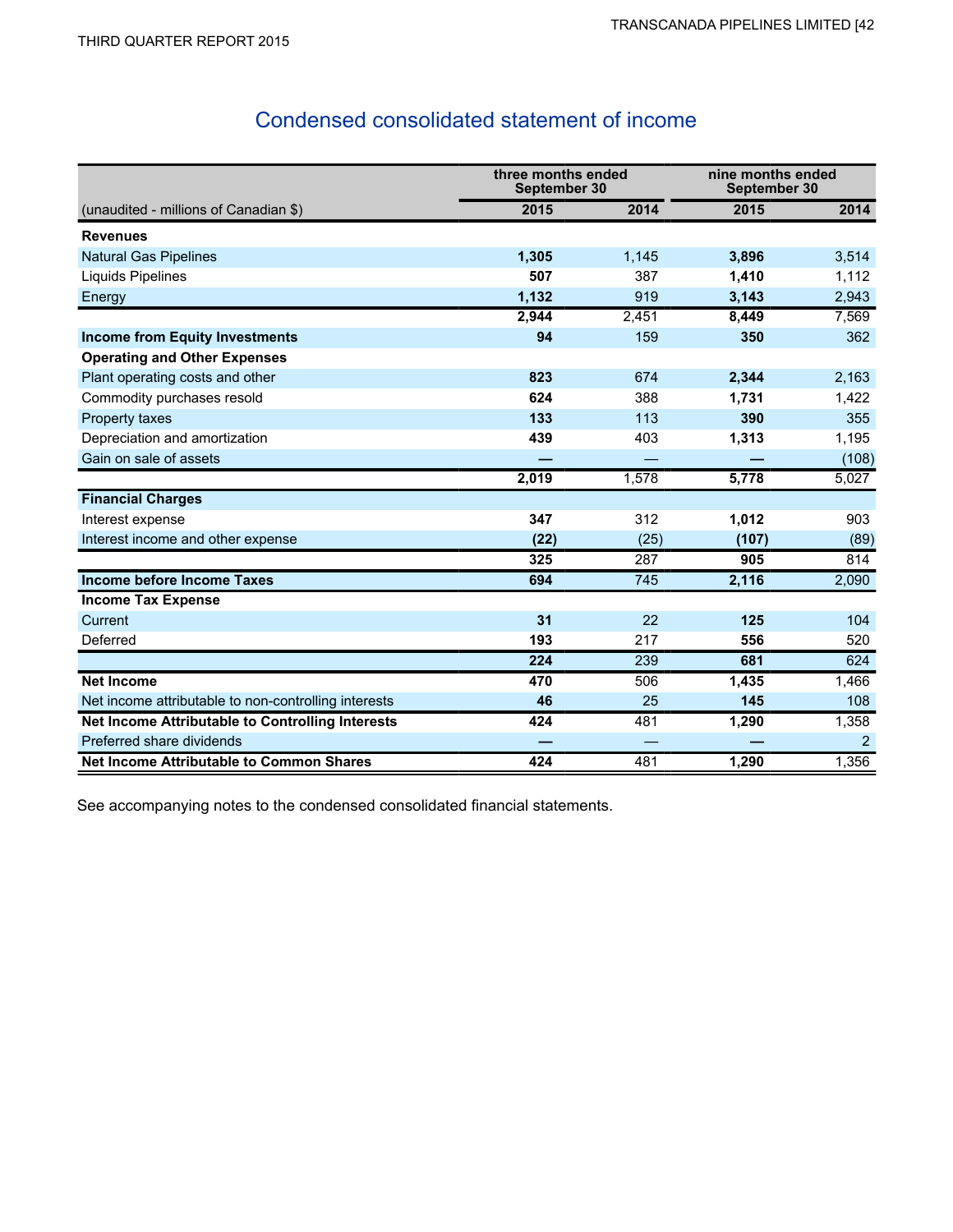# Condensed consolidated statement of comprehensive income

|                                                                                                                                                | three months ended<br>September 30 |       | nine months ended<br>September 30 |       |  |
|------------------------------------------------------------------------------------------------------------------------------------------------|------------------------------------|-------|-----------------------------------|-------|--|
| (unaudited - millions of Canadian \$)                                                                                                          | 2015                               | 2014  | 2015                              | 2014  |  |
| <b>Net Income</b>                                                                                                                              | 470                                | 506   | 1,435                             | 1,466 |  |
| Other Comprehensive Income, Net of Income Taxes                                                                                                |                                    |       |                                   |       |  |
| Foreign currency translation gains on net investment in<br>foreign operations                                                                  | 356                                | 287   | 688                               | 337   |  |
| Change in fair value of net investment hedges                                                                                                  | (153)                              | (121) | (361)                             | (169) |  |
| Change in fair value of cash flow hedges                                                                                                       | (29)                               | 37    | (50)                              | 64    |  |
| Reclassification to net income of gains and losses on cash<br>flow hedges                                                                      | 50                                 | 5     | 83                                | (55)  |  |
| Reclassification to net income of actuarial gains and<br>losses and prior service costs on pension and other post-<br>retirement benefit plans | $\overline{7}$                     | 5     | 24                                | 14    |  |
| Other comprehensive income on equity investments                                                                                               | 3                                  |       | 10                                | 2     |  |
| Other comprehensive income (Note 8)                                                                                                            | 234                                | 213   | 394                               | 193   |  |
| <b>Comprehensive Income</b>                                                                                                                    | 704                                | 719   | 1,829                             | 1,659 |  |
| Comprehensive income attributable to non-controlling<br>interests                                                                              | 171                                | 97    | 388                               | 185   |  |
| <b>Comprehensive Income Attributable to Controlling</b><br><b>Interests</b>                                                                    | 533                                | 622   | 1,441                             | 1,474 |  |
| Preferred share dividends                                                                                                                      |                                    |       |                                   | 2     |  |
| <b>Comprehensive Income Attributable to Common</b><br><b>Shares</b>                                                                            | 533                                | 622   | 1,441                             | 1,472 |  |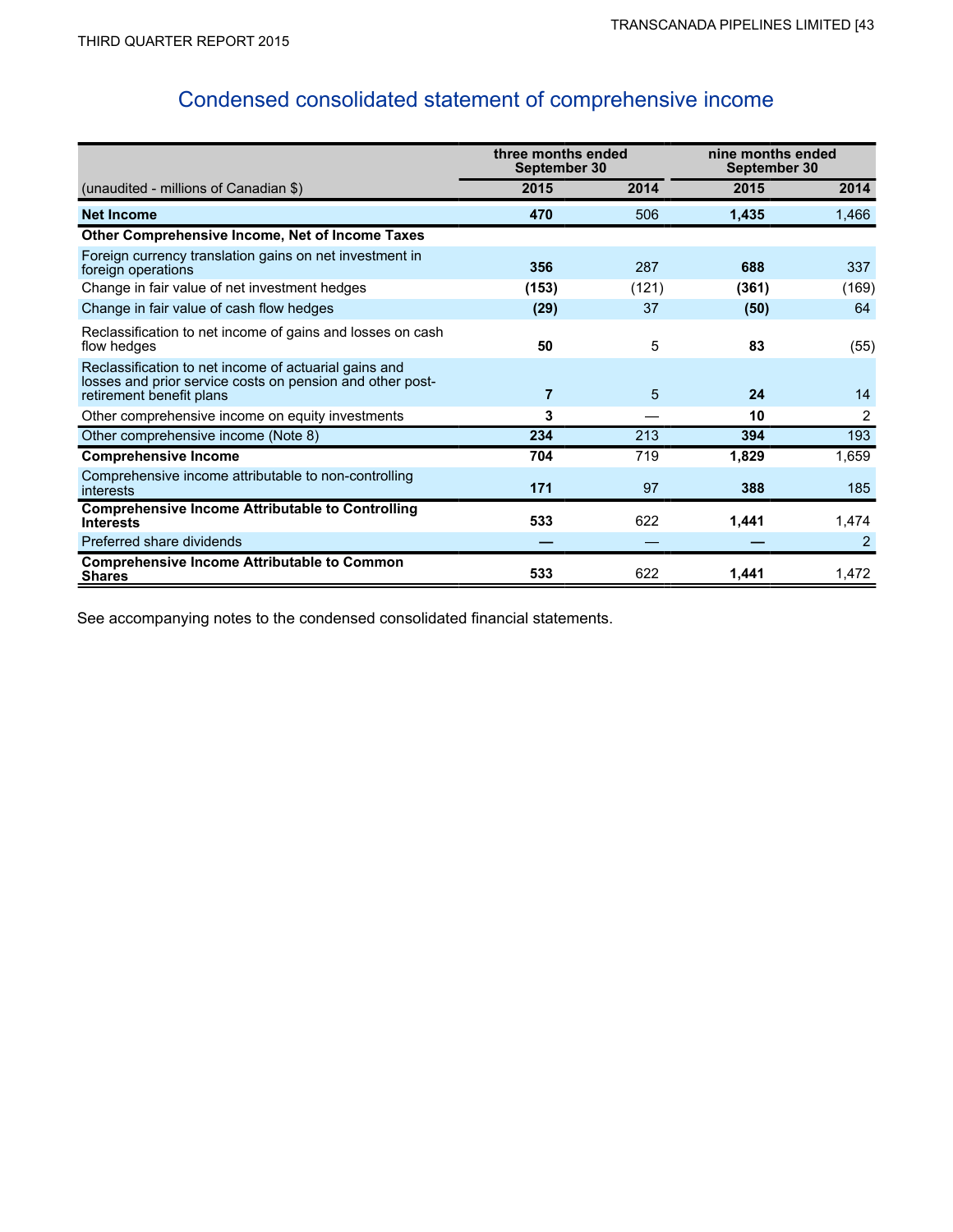## Condensed consolidated statement of cash flows

|                                                                         | three months ended<br>September 30 |                 | nine months ended<br>September 30 |          |
|-------------------------------------------------------------------------|------------------------------------|-----------------|-----------------------------------|----------|
| (unaudited - millions of Canadian \$)                                   | 2015                               | 2014            | 2015                              | 2014     |
| <b>Cash Generated from Operations</b>                                   |                                    |                 |                                   |          |
| Net income                                                              | 470                                | 506             | 1,435                             | 1,466    |
| Depreciation and amortization                                           | 439                                | 403             | 1,313                             | 1,195    |
| Deferred income taxes                                                   | 193                                | 217             | 556                               | 520      |
| Income from equity investments                                          | (94)                               | (159)           | (350)                             | (362)    |
| Distributed earnings received from equity investments                   | 117                                | 161             | 397                               | 415      |
| Employee post-retirement benefits expense, net of funding               | 11                                 | 16              | 41                                | 28       |
| Gain on sale of assets                                                  |                                    |                 |                                   | (108)    |
| <b>Equity AFUDC</b>                                                     | (45)                               | (40)            | (115)                             | (59)     |
| Unrealized losses/(gains) on financial instruments                      | 43                                 | (18)            | 52                                | (25)     |
| Other                                                                   | 5                                  | (15)            | 26                                | 18       |
| Decrease/(increase) in operating working capital                        | 110                                | 157             | (377)                             | 239      |
| Net cash provided by operations                                         | 1,249                              | 1,228           | 2,978                             | 3,327    |
| <b>Investing Activities</b>                                             |                                    |                 |                                   |          |
| Capital expenditures                                                    | (976)                              | (744)           | (2,748)                           | (2, 381) |
| Capital projects under development                                      | (130)                              | (207)           | (465)                             | (504)    |
| Equity investments                                                      | (105)                              | (66)            | (303)                             | (195)    |
| Acquisitions, net of cash acquired                                      |                                    | (181)           |                                   | (181)    |
| Proceeds from sale of assets, net of transaction costs                  |                                    |                 |                                   | 187      |
| Deferred amounts and other                                              | 147                                | 67              | 461                               | 139      |
| Net cash used in investing activities                                   | (1,064)                            | (1, 131)        | (3,055)                           | (2,935)  |
| <b>Financing Activities</b>                                             |                                    |                 |                                   |          |
| Dividends on common shares                                              | (369)                              | (340)           | (1,078)                           | (1,005)  |
| Dividends on preferred shares                                           |                                    |                 |                                   | (4)      |
| Distributions paid to non-controlling interests                         | (60)                               | (42)            | (168)                             | (130)    |
| Advances (to)/from affiliates, net                                      | (40)                               | $\overline{2}$  | 156                               | (681)    |
| Notes payable (repaid)/issued, net                                      | (358)                              | 377             | (828)                             | (145)    |
| Junior subordinated debt issued, net of issue costs                     |                                    |                 | 917                               |          |
| Long-term debt issued, net of issue costs                               | 962                                |                 | 3,323                             | 1,380    |
| Repayment of long-term debt                                             | (183)                              | (38)            | (2,066)                           | (1,020)  |
| Common shares issued, net of issue costs                                |                                    |                 |                                   | 1,115    |
| Partnership units of subsidiary issued, net of issue costs              |                                    | 79              | 31                                | 79       |
| Preferred shares redeemed                                               |                                    |                 |                                   | (200)    |
| Net cash (used in)/provided by financing activities                     | (48)                               | $\overline{38}$ | 287                               | (611)    |
| Effect of Foreign Exchange Rate Changes on Cash<br>and Cash Equivalents | 12                                 | (19)            | 28                                | (3)      |
| Increase/(Decrease) in Cash and Cash Equivalents                        | 149                                | 116             | 238                               | (222)    |
| <b>Cash and Cash Equivalents</b>                                        |                                    |                 |                                   |          |
| Beginning of period                                                     | 573                                | 557             | 484                               | 895      |
| <b>Cash and Cash Equivalents</b>                                        |                                    |                 |                                   |          |
| End of period                                                           | 722                                | 673             | 722                               | 673      |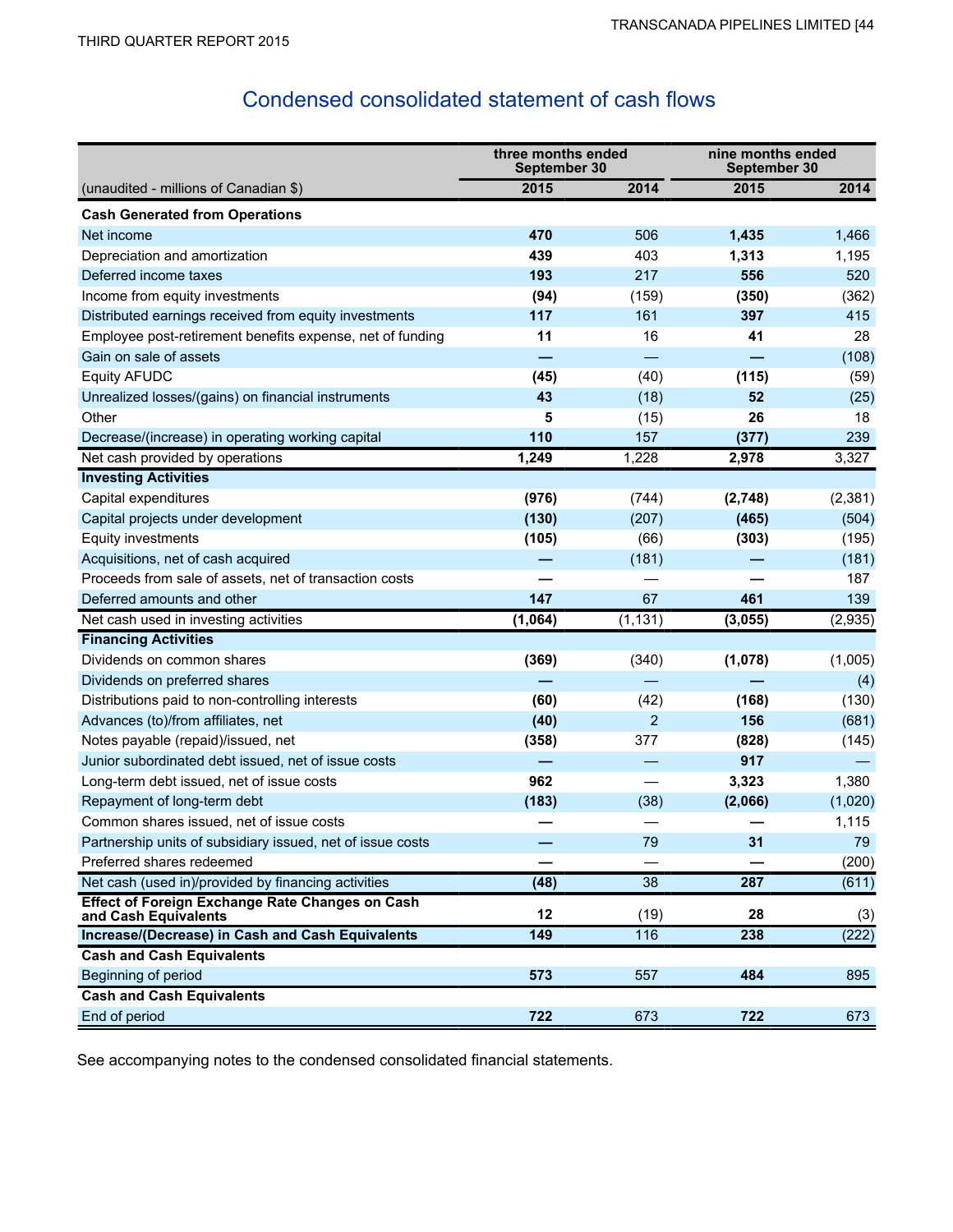## Condensed consolidated balance sheet

|                                               |                                                 | September 30, | December 31, |
|-----------------------------------------------|-------------------------------------------------|---------------|--------------|
| (unaudited - millions of Canadian \$)         |                                                 | 2015          | 2014         |
| <b>ASSETS</b>                                 |                                                 |               |              |
| <b>Current Assets</b>                         |                                                 |               |              |
| Cash and cash equivalents                     |                                                 | 722           | 484          |
| Accounts receivable (Note 14)                 |                                                 | 1,489         | 1,372        |
| Due from affiliates (Note 14)                 |                                                 | 2,431         | 2,842        |
| Inventories                                   |                                                 | 309           | 292          |
| Other                                         |                                                 | 1,289         | 1,445        |
|                                               |                                                 | 6,240         | 6,435        |
|                                               | net of accumulated depreciation of \$21,344 and |               |              |
| Plant, Property and Equipment,                | \$19,563, respectively                          | 46,831        | 41,774       |
| <b>Equity Investments</b>                     |                                                 | 5,782         | 5,598        |
| <b>Regulatory Assets</b>                      |                                                 | 1,243         | 1,297        |
| Goodwill                                      |                                                 | 4,657         | 4,034        |
| <b>Intangible and Other Assets</b>            |                                                 | 3,411         | 2,700        |
|                                               |                                                 | 68,164        | 61,838       |
| <b>LIABILITIES</b>                            |                                                 |               |              |
| <b>Current Liabilities</b>                    |                                                 |               |              |
| Notes payable                                 |                                                 | 1,714         | 2,467        |
| Accounts payable and other (Note 14)          |                                                 | 2,619         | 2,895        |
| Due to affiliates (Note 14)                   |                                                 | 611           | 866          |
| Accrued interest                              |                                                 | 446           | 425          |
| Current portion of long-term debt             |                                                 | 2,085         | 1,797        |
|                                               |                                                 | 7,475         | 8,450        |
| <b>Regulatory Liabilities</b>                 |                                                 | 966           | 263          |
| <b>Other Long-Term Liabilities</b>            |                                                 | 1,302         | 1,052        |
| <b>Deferred Income Tax Liabilities</b>        |                                                 | 6,032         | 5,275        |
| Long-Term Debt                                |                                                 | 26,990        | 22,960       |
| <b>Junior Subordinated Notes</b>              |                                                 | 2,333         | 1,160        |
|                                               |                                                 | 45,098        | 39,160       |
| <b>EQUITY</b>                                 |                                                 |               |              |
| Common shares, no par value                   |                                                 | 16,320        | 16,320       |
| Issued and outstanding:                       | September 30, 2015 - 779 million shares         |               |              |
|                                               | December 31, 2014 - 779 million shares          |               |              |
| Additional paid-in capital                    |                                                 | 205           | 404          |
| Retained earnings                             |                                                 | 5,790         | 5,606        |
| Accumulated other comprehensive loss (Note 8) |                                                 | (1,084)       | (1, 235)     |
| <b>Controlling Interests</b>                  |                                                 | 21,231        | 21,095       |
| Non-controlling interests                     |                                                 | 1,835         | 1,583        |
|                                               |                                                 | 23,066        | 22,678       |
|                                               |                                                 | 68,164        | 61,838       |
| <b>Contingencies and Guarantees (Note 12)</b> |                                                 |               |              |

**Subsequent Events** (Note 15)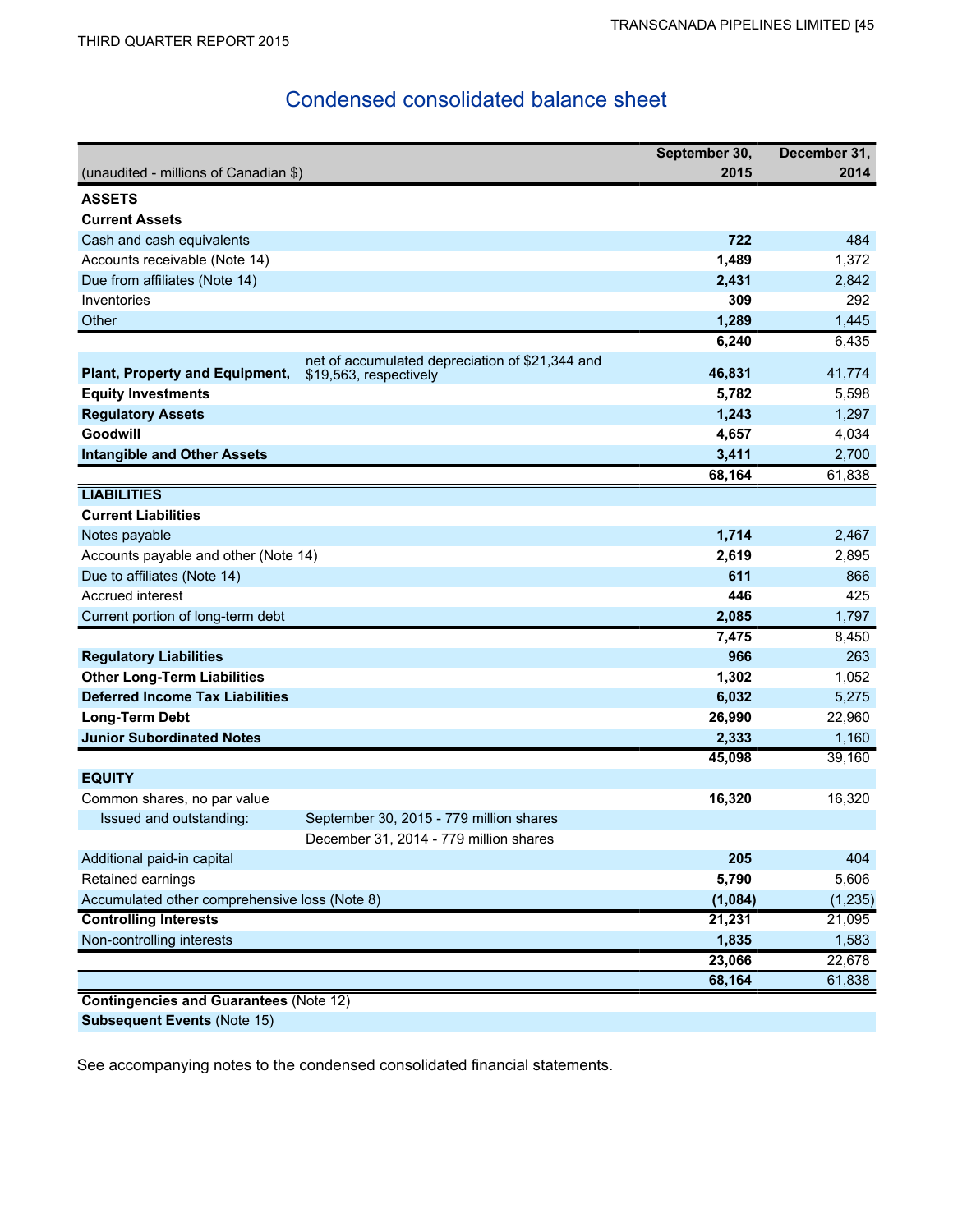# Condensed consolidated statement of equity

|                                                                      | nine months ended September 30 |         |  |  |
|----------------------------------------------------------------------|--------------------------------|---------|--|--|
| (unaudited - millions of Canadian \$)                                | 2015                           | 2014    |  |  |
| <b>Common Shares</b>                                                 |                                |         |  |  |
| Balance at beginning of period                                       | 16,320                         | 15,205  |  |  |
| Proceeds from shares issued                                          |                                | 1,115   |  |  |
| Balance at end of period                                             | 16,320                         | 16,320  |  |  |
| <b>Preferred Shares</b>                                              |                                |         |  |  |
| Balance at beginning of period                                       |                                | 194     |  |  |
| Redemption of preferred shares                                       |                                | (194)   |  |  |
| Balance at end of period                                             |                                |         |  |  |
| <b>Additional Paid-In Capital</b>                                    |                                |         |  |  |
| Balance at beginning of period                                       | 404                            | 431     |  |  |
| Issuance of stock options, net of exercises                          | 10                             | 6       |  |  |
| Dilution impact from TC PipeLines, LP units issued                   | 4                              | 9       |  |  |
| Redemption of preferred shares                                       |                                | (6)     |  |  |
| Impact of asset drop downs to TC PipeLines, LP                       | (213)                          |         |  |  |
| Balance at end of period                                             | 205                            | 440     |  |  |
| <b>Retained Earnings</b>                                             |                                |         |  |  |
| Balance at beginning of period                                       | 5,606                          | 5,125   |  |  |
| Net income attributable to controlling interests                     | 1,290                          | 1,358   |  |  |
| Common share dividends                                               | (1, 106)                       | (1,019) |  |  |
| Preferred share dividends                                            |                                | (2)     |  |  |
| Balance at end of period                                             | 5,790                          | 5,462   |  |  |
| <b>Accumulated Other Comprehensive Loss</b>                          |                                |         |  |  |
| Balance at beginning of period                                       | (1, 235)                       | (934)   |  |  |
| Other comprehensive income                                           | 151                            | 116     |  |  |
| Balance at end of period                                             | (1,084)                        | (818)   |  |  |
| <b>Equity Attributable to Controlling Interests</b>                  | 21,231                         | 21,404  |  |  |
| <b>Equity Attributable to Non-Controlling Interests</b>              |                                |         |  |  |
| Balance at beginning of period                                       | 1,583                          | 1,417   |  |  |
| Net income attributable to non-controlling interests                 |                                |         |  |  |
| TC PipeLines, LP                                                     | 132                            | 98      |  |  |
| Portland                                                             | 13                             | 10      |  |  |
| Other comprehensive income attributable to non-controlling interests | 243                            | 77      |  |  |
| Issuance of TC PipeLines, LP units                                   |                                |         |  |  |
| Proceeds, net of issue costs                                         | 31                             | 79      |  |  |
| Decrease in TCPL's ownership of TC PipeLines, LP                     | (6)                            | (14)    |  |  |
| Distributions declared to non-controlling interests                  | (161)                          | (132)   |  |  |
| Balance at end of period                                             | 1,835                          | 1,535   |  |  |
| <b>Total Equity</b>                                                  | 23,066                         | 22,939  |  |  |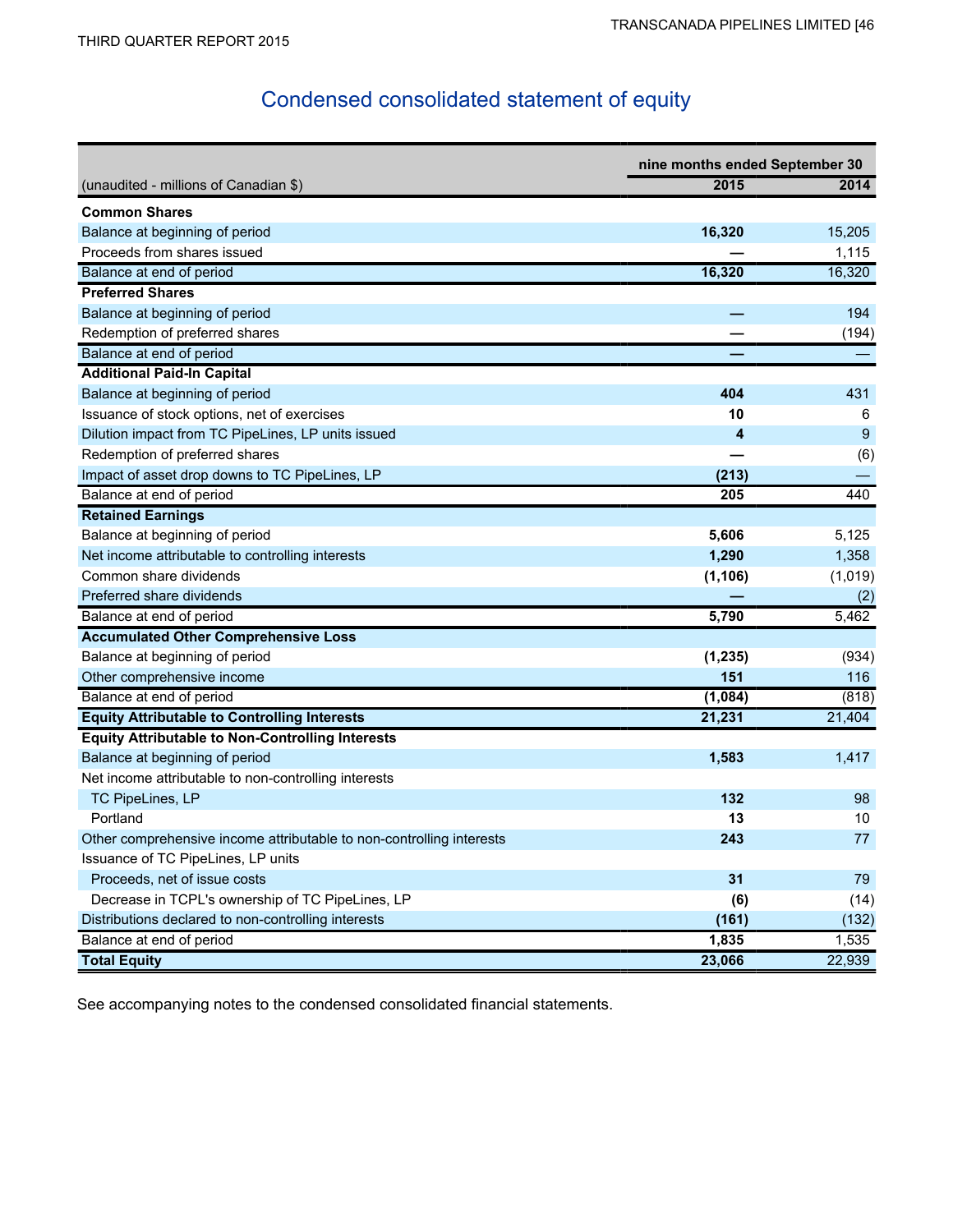# Notes to condensed consolidated financial statements (unaudited)

## 1. Basis of presentation

These condensed consolidated financial statements of TransCanada PipeLines Limited (TCPL or the Company) have been prepared by management in accordance with U.S. GAAP. The accounting policies applied are consistent with those outlined in TCPL's annual audited consolidated financial statements for the year ended December 31, 2014, except as described in Note 2, Changes in accounting policies. Capitalized and abbreviated terms that are used but not otherwise defined herein are identified in TCPL's 2014 Annual Report.

These condensed consolidated financial statements reflect adjustments, all of which are normal recurring adjustments that are, in the opinion of management, necessary to reflect fairly the financial position and results of operations for the respective periods. These condensed consolidated financial statements do not include all disclosures required in the annual financial statements and should be read in conjunction with the 2014 audited consolidated financial statements included in TCPL's 2014 Annual Report. Certain comparative figures have been reclassified to conform with the current period's presentation.

Earnings for interim periods may not be indicative of results for the fiscal year in the Company's Natural Gas Pipelines segment due to the timing of regulatory decisions and seasonal fluctuations in short-term throughput volumes on U.S. pipelines. Earnings for interim periods may also not be indicative of results for the fiscal year in the Company's Energy segment due to the impact of seasonal weather conditions on customer demand and market pricing in certain of the Company's investments in electrical power generation plants and non-regulated gas storage facilities.

## **USE OF ESTIMATES AND JUDGEMENTS**

In preparing these financial statements, TCPL is required to make estimates and assumptions that affect both the amount and timing of recording assets, liabilities, revenues and expenses since the determination of these items may be dependent on future events. The Company uses the most current information available and exercises careful judgement in making these estimates and assumptions. In the opinion of management, these condensed consolidated financial statements have been properly prepared within reasonable limits of materiality and within the framework of the Company's significant accounting policies included in the consolidated financial statements for the year ended December 31, 2014, except as described in Note 2, Changes in accounting policies.

## 2. Changes in accounting policies

## **CHANGES IN ACCOUNTING POLICIES FOR 2015**

## **Reporting discontinued operations**

In April 2014, the FASB issued amended guidance on the reporting of discontinued operations. The criteria of what will qualify as a discontinued operation has changed and there are expanded disclosures required. This new guidance was applied prospectively from January 1, 2015 and there was no impact on the Company's consolidated financial statements as a result of applying this new standard.

## **FUTURE ACCOUNTING CHANGES**

## **Revenue from contracts with customers**

In May 2014, the FASB issued new guidance on revenue from contracts with customers. This guidance supersedes the current revenue recognition requirements and most industry-specific guidance. This new guidance requires that an entity recognize revenue to depict the transfer of promised goods or services to customers in an amount that reflects the consideration to which the company expects to be entitled in exchange for those goods or services. In July 2015, the FASB agreed to defer the effective date of this new standard to January 1, 2018, with early adoption not permitted before January 1, 2017. There are two methods in which the amendment can be applied: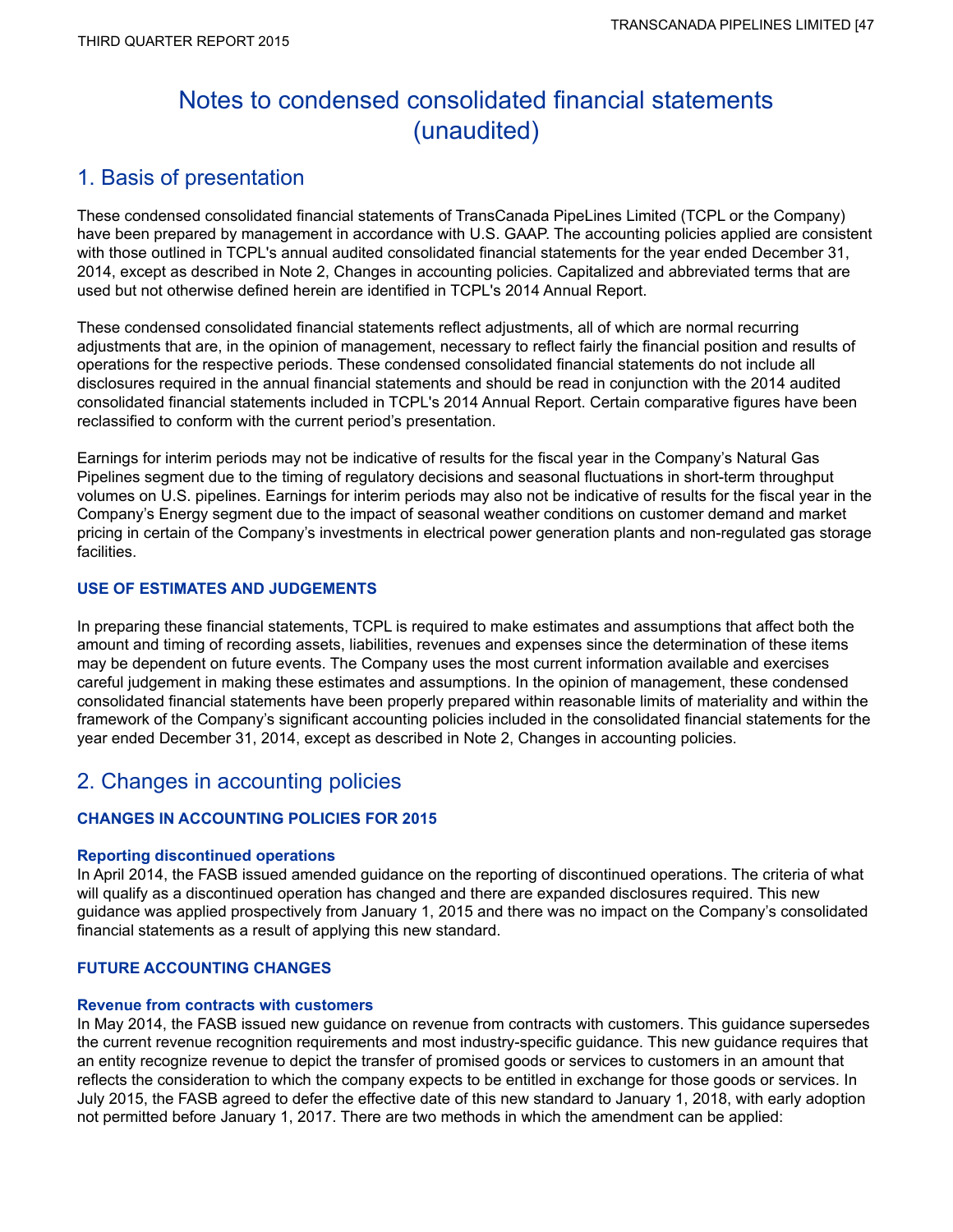(1) retrospectively to each prior reporting period presented, or (2) retrospectively with the cumulative effect recognized at the date of initial application.

The Company is currently evaluating the impact of the adoption of this ASU and has not yet determined the effect on its consolidated financial statements.

### **Extraordinary and unusual income statement items**

In January 2015, the FASB issued new guidance on extraordinary and unusual income statement items. This update eliminates from GAAP the concept of extraordinary items. This new guidance is effective from January 1, 2016 and will be applied prospectively. The Company does not expect the adoption of this new standard to have a material impact on its consolidated financial statements.

### **Consolidation**

In February 2015, the FASB issued new guidance on consolidation analysis. This update requires that entities reevaluate whether they should consolidate certain legal entities and eliminates the presumption that a general partner should consolidate a limited partnership. This new guidance is effective from January 1, 2016 and will be applied retrospectively. The Company is currently evaluating the impact of the adoption of this ASU and has not yet determined the effect on its consolidated financial statements.

#### **Imputation of interest**

In April 2015, the FASB issued new guidance on simplifying the accounting for debt issuance costs. The amendments in this update require that debt issuance costs be presented in the balance sheet as a direct deduction from the carrying amount of the debt liability consistent with debt discounts or premiums. This new guidance is effective January 1, 2016 and will be applied retrospectively. The application of this amendment will result in a reclassification of debt issuance costs currently recorded in intangible and other assets to an offset of their respective debt liabilities.

#### **Inventory**

In July 2015, the FASB issued new guidance on simplifying the measurement of inventory. The amendments in this update specify that an entity should measure inventory within the scope of this update at the lower of cost and net realizable value. Net realizable value is the estimated selling price in the ordinary course of business, less reasonably predictable costs of completion, disposal and transportation. Subsequent measurement is unchanged for inventory measured using Last In First Out or the retail inventory method. This new guidance is effective January 1, 2017 and will be applied prospectively. The Company does not expect the adoption of this new standard to have a material impact on its consolidated financial statements.

### **Derivatives and Hedging**

In August 2015, the FASB issued new guidance on the application of the normal purchases and normal sales scope exception to certain electricity contracts within nodal energy markets. The amendments in this update apply to entities that enter into contracts for the purchase or sale of electricity on a forward basis and arrange for transmission through or delivery to a location within a nodal energy market whereby one of the contracting parties incurs charges (or credits) for the transmission of that electricity based in part on locational marginal pricing differences payable to (or receivable from) an independent system operator. This new guidance was effective upon issuance, was applied prospectively and did not have a material impact on the Company's consolidated financial statements.

### **Business Combinations**

In September 2015, the FASB issued guidance on simplifying the accounting for measurement-period adjustments in business combinations. The new guidance in this update eliminates the requirement for an acquirer in a business combination to account for measurement-period adjustments retrospectively. This new guidance is effective January 1, 2016 and will be applied prospectively on future business combinations.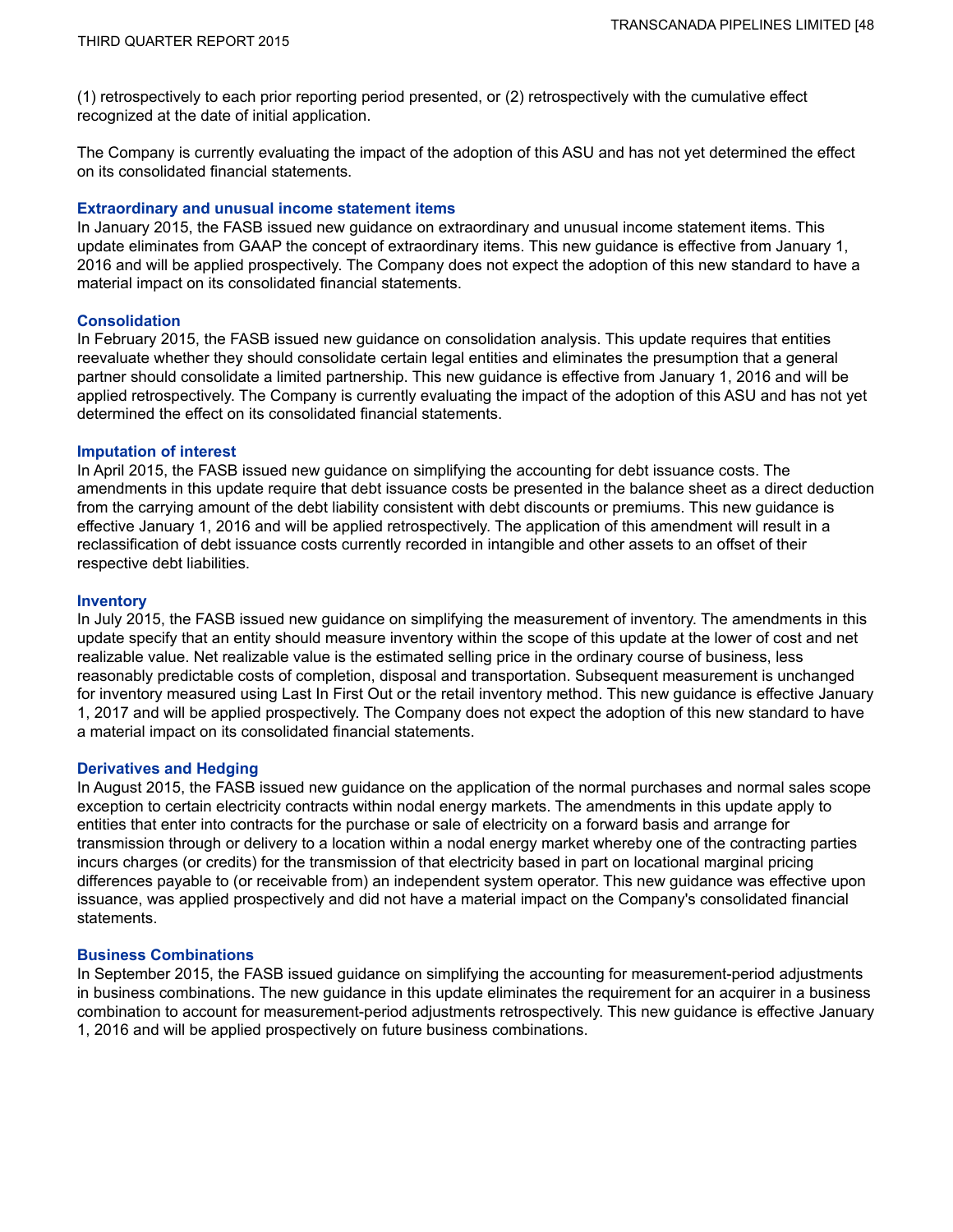# 3. Segmented information

| three months ended September 30                      | <b>Natural Gas</b><br><b>Pipelines</b> |       | Liquids<br><b>Pipelines</b> |      | <b>Energy</b> |       | Corporate |      | Total |       |
|------------------------------------------------------|----------------------------------------|-------|-----------------------------|------|---------------|-------|-----------|------|-------|-------|
| (unaudited - millions of Canadian \$)                | 2015                                   | 2014  | 2015                        | 2014 | 2015          | 2014  | 2015      | 2014 | 2015  | 2014  |
| Revenues                                             | 1,305                                  | 1,145 | 507                         | 387  | 1,132         | 919   |           |      | 2,944 | 2,451 |
| Income from equity investments                       | 41                                     | 35    |                             |      | 53            | 124   |           |      | 94    | 159   |
| Plant operating costs and other                      | (446)                                  | (349) | (130)                       | (92) | (210)         | (202) | (37)      | (31) | (823) | (674) |
| Commodity purchases resold                           |                                        |       |                             |      | (624)         | (388) | –         |      | (624) | (388) |
| Property taxes                                       | (88)                                   | (81)  | (22)                        | (14) | (23)          | (18)  | -         | —    | (133) | (113) |
| Depreciation and amortization                        | (284)                                  | (266) | (68)                        | (55) | (79)          | (76)  | (8)       | (6)  | (439) | (403) |
| Segmented earnings                                   | 528                                    | 484   | 287                         | 226  | 249           | 359   | (45)      | (37) | 1,019 | 1,032 |
| Interest expense                                     |                                        |       |                             |      |               |       |           |      | (347) | (312) |
| Interest income and other expense                    |                                        |       |                             |      |               |       |           |      | 22    | 25    |
| Income before income taxes                           |                                        |       |                             |      |               |       |           |      | 694   | 745   |
| Income tax expense                                   |                                        |       |                             |      |               |       |           |      | (224) | (239) |
| Net income                                           |                                        |       |                             |      |               |       |           |      | 470   | 506   |
| Net income attributable to non-controlling interests |                                        |       |                             |      |               |       |           |      | (46)  | (25)  |
| Net income attributable to controlling interests     |                                        |       |                             |      |               |       |           |      | 424   | 481   |
| Preferred share dividends                            |                                        |       |                             |      |               |       |           |      |       |       |
| Net income attributable to common shares             |                                        |       |                             |      |               |       |           |      | 424   | 481   |

| nine months ended September 30                       | <b>Natural Gas</b><br><b>Pipelines</b> |         | Liquids<br><b>Pipelines</b> |       | <b>Energy</b> |          | Corporate |       | Total    |          |
|------------------------------------------------------|----------------------------------------|---------|-----------------------------|-------|---------------|----------|-----------|-------|----------|----------|
| (unaudited - millions of Canadian \$)                | 2015                                   | 2014    | 2015                        | 2014  | 2015          | 2014     | 2015      | 2014  | 2015     | 2014     |
| Revenues                                             | 3,896                                  | 3,514   | 1,410                       | 1,112 | 3,143         | 2,943    |           |       | 8,449    | 7,569    |
| Income from equity investments                       | 134                                    | 124     |                             |       | 216           | 238      |           |       | 350      | 362      |
| Plant operating costs and other                      | (1, 273)                               | (1,030) | (369)                       | (293) | (585)         | (749)    | (117)     | (91)  | (2, 344) | (2, 163) |
| Commodity purchases resold                           |                                        |         |                             |       | (1,731)       | (1, 422) |           |       | (1,731)  | (1, 422) |
| Property taxes                                       | (264)                                  | (251)   | (61)                        | (48)  | (65)          | (56)     | -         |       | (390)    | (355)    |
| Depreciation and amortization                        | (845)                                  | (791)   | (197)                       | (158) | (248)         | (230)    | (23)      | (16)  | (1, 313) | (1, 195) |
| Gain on sale of assets                               |                                        |         |                             |       |               | 108      |           |       |          | 108      |
| Segmented earnings                                   | 1,648                                  | 1,566   | 783                         | 613   | 730           | 832      | (140)     | (107) | 3,021    | 2,904    |
| Interest expense                                     |                                        |         |                             |       |               |          |           |       | (1,012)  | (903)    |
| Interest income and other expense                    |                                        |         |                             |       |               |          |           |       | 107      | 89       |
| Income before income taxes                           |                                        |         |                             |       |               |          |           |       | 2,116    | 2,090    |
| Income tax expense                                   |                                        |         |                             |       |               |          |           |       | (681)    | (624)    |
| Net income                                           |                                        |         |                             |       |               |          |           |       | 1,435    | 1,466    |
| Net income attributable to non-controlling interests |                                        |         |                             |       |               |          |           |       | (145)    | (108)    |
| Net income attributable to controlling interests     |                                        |         |                             |       |               |          | 1,290     | 1,358 |          |          |
| Preferred share dividends                            |                                        |         |                             |       |               |          |           |       |          | (2)      |
| Net income attributable to common shares             |                                        |         |                             |       |               |          |           |       | 1,290    | 1,356    |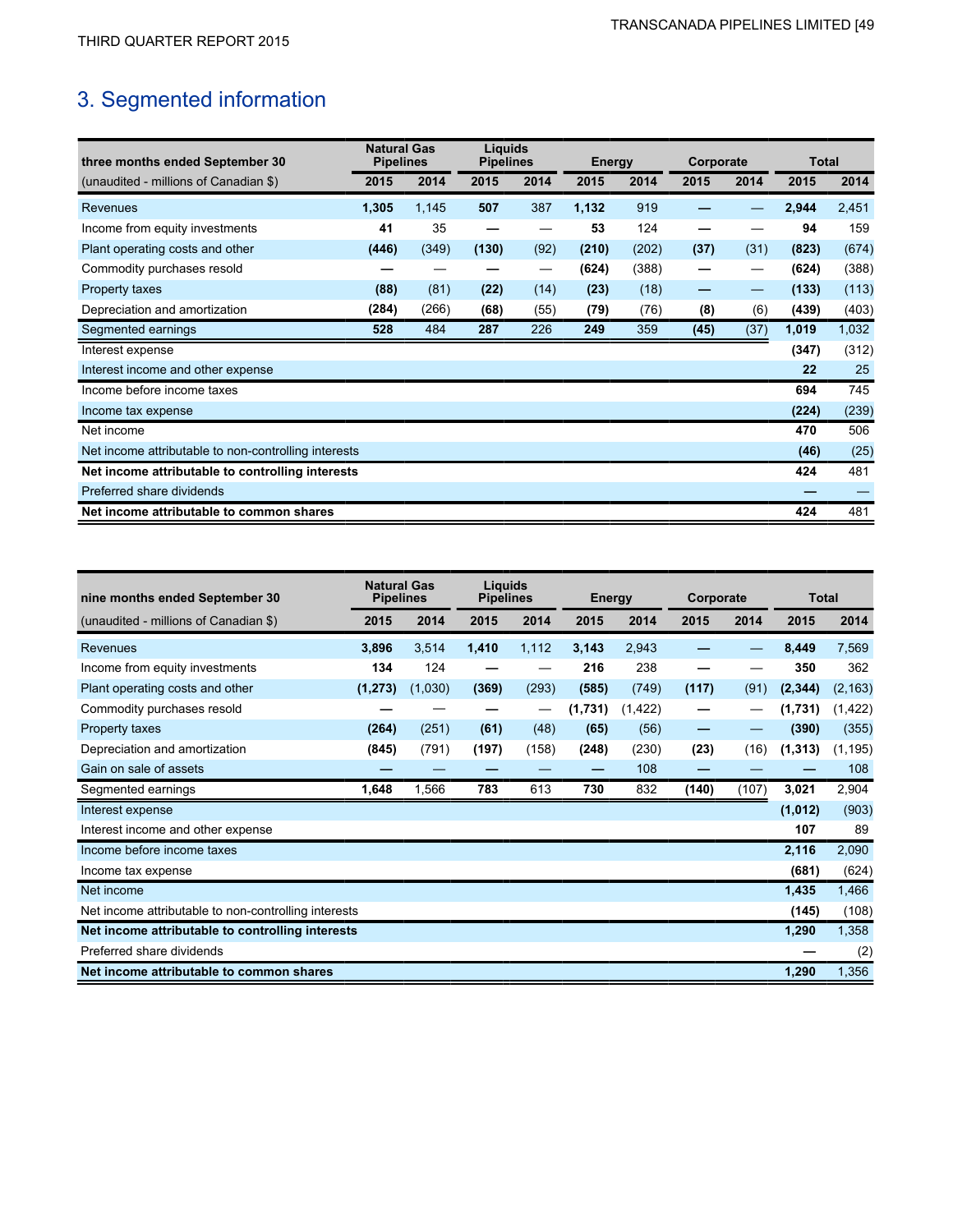### **TOTAL ASSETS**

| (unaudited - millions of Canadian \$) | <b>September 30, 2015</b> | December 31, 2014 |
|---------------------------------------|---------------------------|-------------------|
| <b>Natural Gas Pipelines</b>          | 30,008                    | 27,103            |
| Liquids Pipelines                     | 18.856                    | 16,116            |
| Energy                                | 14,820                    | 14,197            |
| Corporate                             | 4.480                     | 4.422             |
|                                       | 68,164                    | 61,838            |

## 4. Pipeline abandonment costs

As a result of the NEB's Land Matters Consultation Initiative (LMCI), TCPL is required to collect funds to cover estimated future pipeline abandonment costs for all NEB regulated Canadian pipelines. Amounts collected are included in regulatory liabilities on the condensed consolidated balance sheet. As at September 30, 2015, regulatory liabilities included \$188 million (December 31, 2014 - nil) of estimated future abandonment costs on the condensed consolidated balance sheet.

Collected funds are placed in trusts that hold and invest the funds and are accounted for as restricted investments. As at September 30, 2015, intangible and other assets included \$188 million (December 31, 2014 - nil) of LMCI restricted investments on the condensed consolidated balance sheet. For more information on the fair values of these investments which are classified as available for sale refer to Note 10.

## 5. Income taxes

At September 30, 2015, the total unrecognized tax benefit of uncertain tax positions was approximately \$14 million (December 31, 2014 - \$13 million). TCPL recognizes interest and penalties related to income tax uncertainties in income tax expense. Included in income tax expense for the three and nine months ended September 30, 2015 is nil and \$1 million for the reversal of interest expense and nil for penalties (September 30, 2014 - nil of interest expense and nil for penalties). At September 30, 2015, the Company had \$3 million accrued for interest expense and nil accrued for penalties (December 31, 2014 - \$4 million accrued for interest expense and nil for penalties).

The effective tax rates for the nine-month periods ended September 30, 2015 and 2014 were 32 per cent and 30 per cent. The higher effective tax rate in 2015 was primarily the result of an increase in the Alberta statutory tax rate and changes in the proportion of income earned between Canadian and foreign jurisdictions.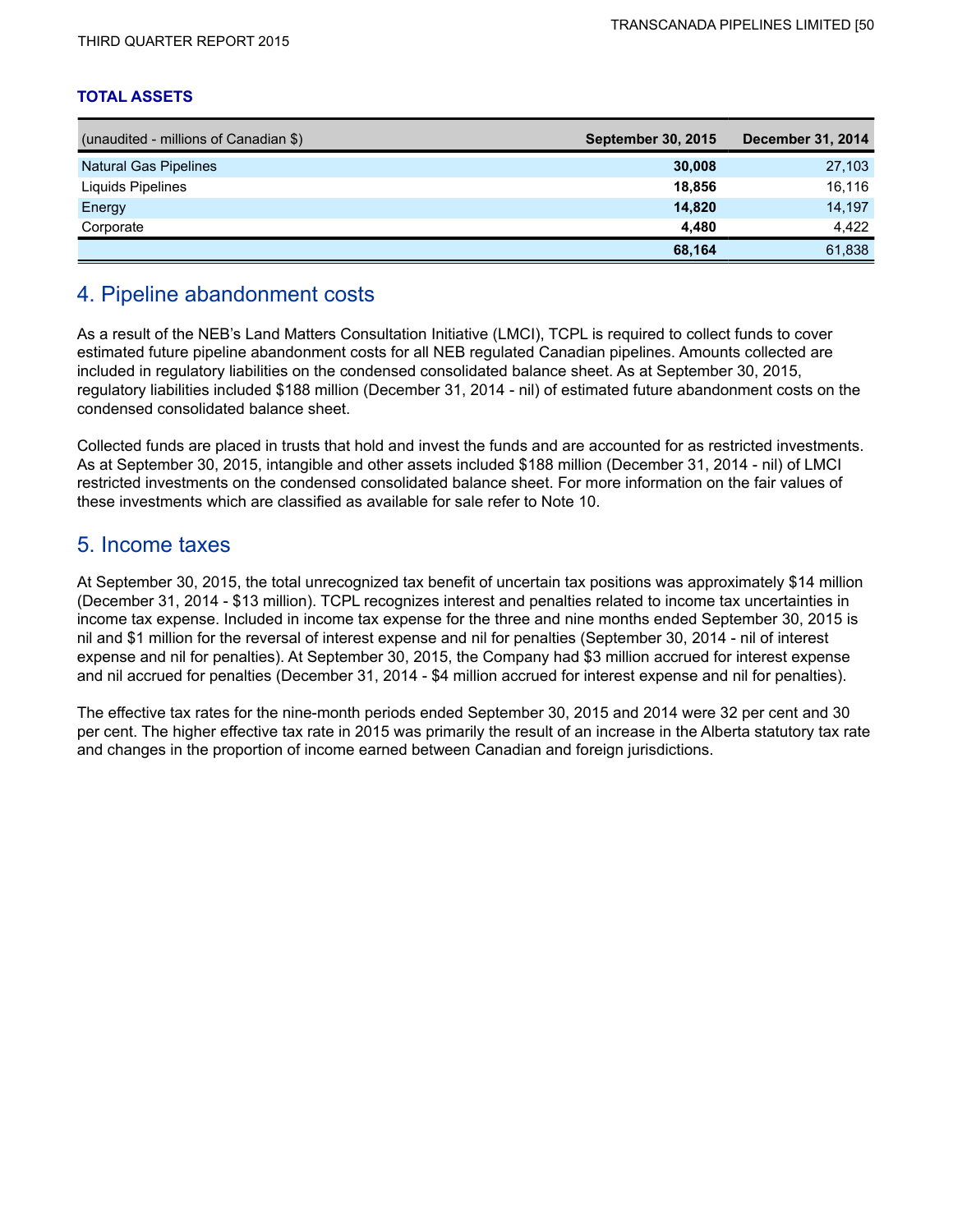## 6. Long-term debt

## **LONG-TERM DEBT ISSUED**

The Company issued long-term debt in the nine months ended September 30, 2015 as follows:

| (unaudited - millions of<br>Canadian \$, unless noted |                               |                      |               |               |
|-------------------------------------------------------|-------------------------------|----------------------|---------------|---------------|
| otherwise)<br><b>Issue date</b>                       | <b>Type</b>                   | <b>Maturity date</b> | Amount        | Interest rate |
| <b>TRANSCANADA PIPELINES LIMITED</b>                  |                               |                      |               |               |
| <b>July 2015</b>                                      | Medium-Term Notes             | <b>July 2025</b>     | 750           | 3.30%         |
| March 2015                                            | <b>Senior Unsecured Notes</b> | March 2045           | <b>US 750</b> | 4.60%         |
| January 2015                                          | <b>Senior Unsecured Notes</b> | January 2018         | <b>US 500</b> | 1.875%        |
| January 2015                                          | <b>Senior Unsecured Notes</b> | January 2018         | <b>US 250</b> | Floating      |
| <b>TC PIPELINES, LP</b>                               |                               |                      |               |               |
| September 2015                                        | Unsecured Term Loan           | October 2018         | <b>US 170</b> | Floating      |
| <b>March 2015</b>                                     | <b>Senior Unsecured Notes</b> | <b>March 2025</b>    | <b>US 350</b> | 4.375%        |
| <b>GAS TRANSMISSION NORTHWEST LLC</b>                 |                               |                      |               |               |
| June 2015                                             | Unsecured Term Loan           | June 2019            | <b>US 75</b>  | Floating      |

## **LONG-TERM DEBT RETIRED**

The Company retired long-term debt in the nine months ended September 30, 2015 as follows:

| (unaudited - millions of<br>Canadian \$, unless noted |                        |                                     |               |               |
|-------------------------------------------------------|------------------------|-------------------------------------|---------------|---------------|
| otherwise)                                            | <b>Retirement date</b> | <b>Type</b>                         | Amount        | Interest rate |
| <b>TRANSCANADA PIPELINES LIMITED</b>                  |                        |                                     |               |               |
|                                                       | August 2015            | <b>Debentures</b>                   | 150           | 11.90%        |
|                                                       | June 2015.             | <b>Senior Unsecured Notes</b>       | <b>US 500</b> | 3.40%         |
|                                                       | March 2015             | <b>Senior Unsecured Notes</b>       | <b>US 500</b> | 0.875%        |
|                                                       |                        | January 2015 Senior Unsecured Notes | <b>US 300</b> | 4.875%        |
| <b>GAS TRANSMISSION NORTHWEST LLC</b>                 |                        |                                     |               |               |
|                                                       |                        | June 2015 Senior Unsecured Notes    | <b>US 75</b>  | 5.09%         |

In the three and nine months ended September 30, 2015, TCPL capitalized interest related to capital projects of \$82 million and \$223 million (2014 - \$57 million and \$199 million).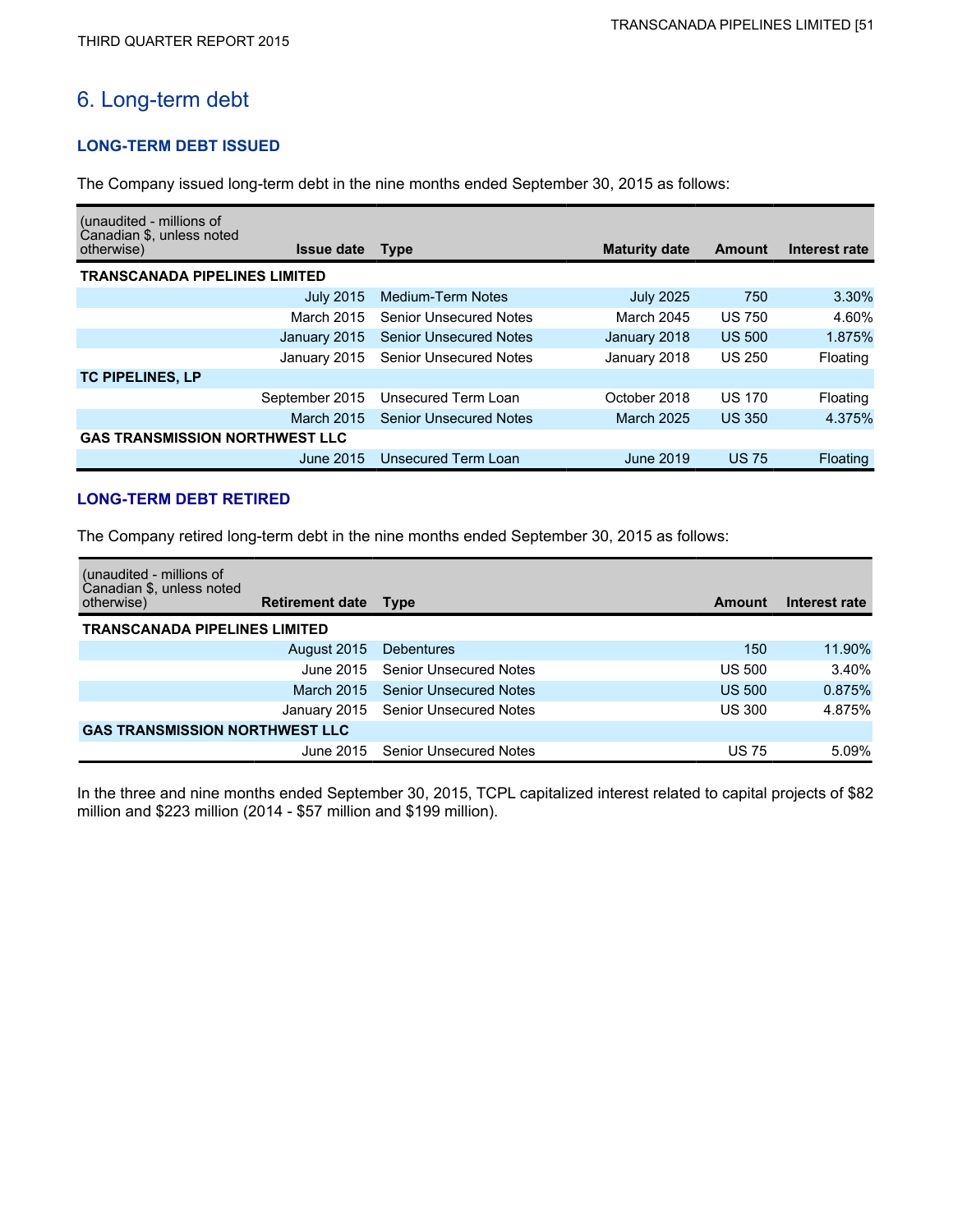## 7. Junior Subordinated Notes

## **JUNIOR SUBORDINATED DEBT ISSUED**

| (unaudited - millions of<br>Canadian \$, unless noted<br>otherwise) | <b>Issue date</b> | <b>Type</b>                            | <b>Maturity date</b> | Amount        | Interest rate          |
|---------------------------------------------------------------------|-------------------|----------------------------------------|----------------------|---------------|------------------------|
| <b>TRANSCANADA</b><br><b>PIPELINES LIMITED</b>                      | May 2015          | Junior subordinated unsecured<br>notes | May 2075             | <b>US 750</b> | $5.875\%$ <sup>2</sup> |

1 The Junior subordinated unsecured notes are subordinated in right of payment to existing and future senior indebtedness or other obligations of TCPL and are callable at TCPL's option at any time on or after May 20, 2025 at 100 per cent of the principal amount plus accrued and unpaid interest to the date of redemption.

2 The Junior subordinated notes were issued to TransCanada Trust. The interest rate is fixed at 5.875 per cent per annum and will reset starting May 2025 until May 2045 to the three month LIBOR plus 3.778 per cent per annum; from May 2045 to May 2075 the interest rate will reset to the three month LIBOR plus 4.528 per cent per annum.

TransCanada Trust (the Trust), a 100 per cent owned financing trust subsidiary of TCPL, issued US\$750 million Trust Notes - Series 2015-A (Trust Notes) to third party investors with a fixed interest rate of 5.625 per cent for the first ten years converting to a floating rate thereafter. All of the proceeds of the issuance by the Trust were loaned to TCPL in US\$750 million junior subordinated notes of TCPL at a rate of 5.875 per cent which includes a 0.25 per cent administration charge. While the obligations of the Trust are fully and unconditionally guaranteed by TCPL on a subordinated basis, the Trust is not consolidated in TCPL's financial statements because TCPL does not have a variable interest in the Trust and the only substantive assets of the Trust are receivables from TCPL.

Pursuant to the terms of the Trust Notes and related agreements, in certain circumstances (1) TCPL may issue deferral preferred shares to holders of the Trust Notes in lieu of interest; and (2) TransCanada and TCPL would be prohibited from declaring or paying dividends on or redeeming their outstanding preferred shares (or, if none are outstanding, their respective common shares) until all deferral preferred shares are redeemed by TCPL. The Trust Notes may also be automatically exchanged for preferred shares of TCPL upon certain kinds of bankruptcy and insolvency events. All of these preferred shares would rank equally with other outstanding first preferred shares of TCPL. Further details regarding the terms of the Trust Notes and the related agreements entered into by TransCanada and TCPL can be found in the prospectus in respect of the Trust Notes and other documents filed under the Trust's profile on SEDAR at www.sedar.com.

## 8. Other comprehensive income and accumulated other comprehensive loss

| three months ended September 30, 2015                                                                                                      | <b>Before tax</b> | Income tax<br>recovery/ | Net of tax |
|--------------------------------------------------------------------------------------------------------------------------------------------|-------------------|-------------------------|------------|
| (unaudited - millions of Canadian \$)                                                                                                      | amount            | (expense)               | amount     |
| Foreign currency translation gains on net investment in foreign operations                                                                 | 350               | 6                       | 356        |
| Change in fair value of net investment hedges                                                                                              | (207)             | 54                      | (153)      |
| Change in fair value of cash flow hedges                                                                                                   | (49)              | 20                      | (29)       |
| Reclassification to net income of gains and losses on cash flow hedges                                                                     | 80                | (30)                    | 50         |
| Reclassification to net income of actuarial gains and losses and prior<br>service costs on pension and other post-retirement benefit plans | 10                | (3)                     |            |
| Other comprehensive income on equity investments                                                                                           | 4                 | (1)                     |            |
| Other comprehensive income                                                                                                                 | 188               | 46                      | 234        |

Components of other comprehensive income including non-controlling interests and the related tax effects are as follows: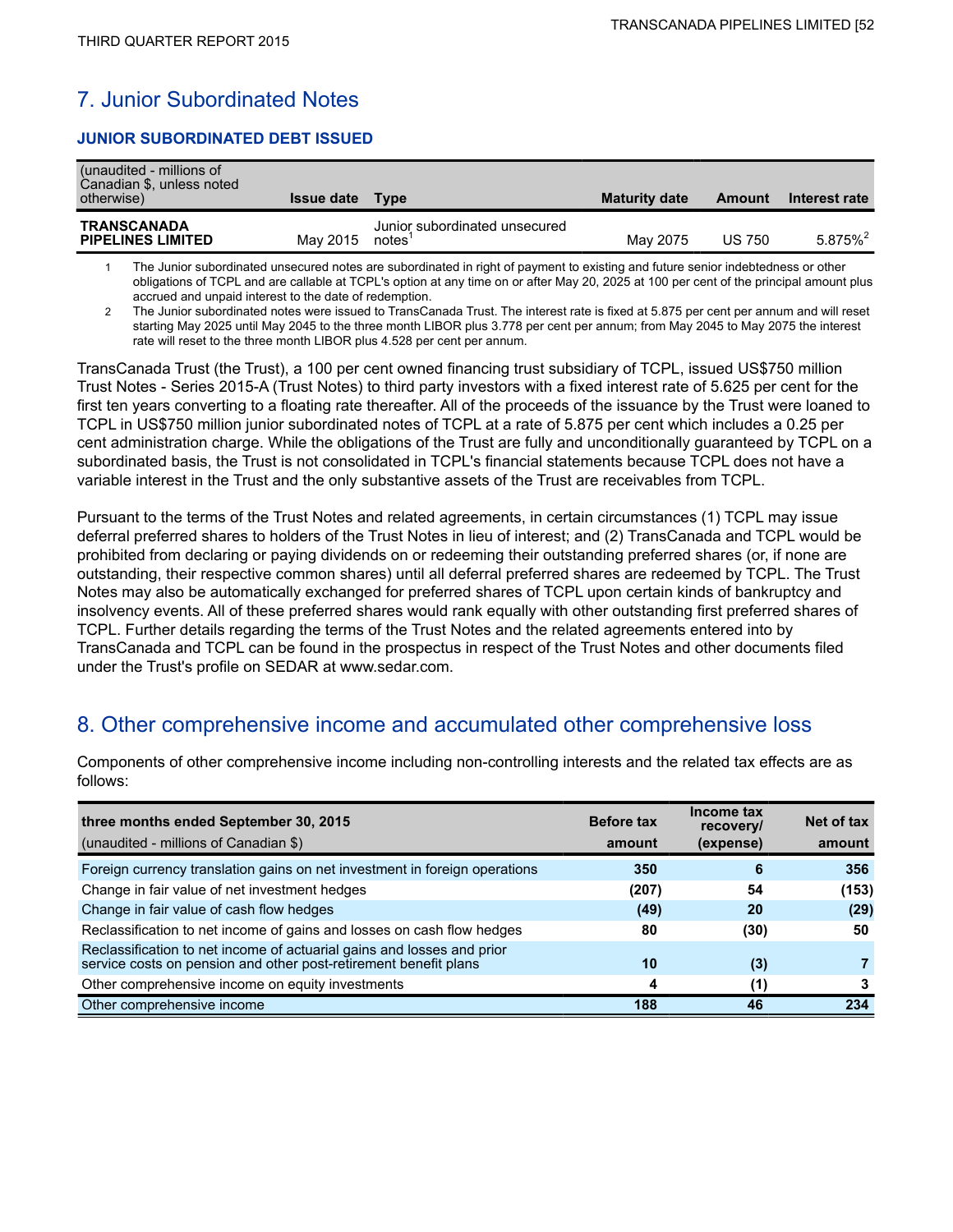| three months ended September 30, 2014                                                                                                      | <b>Before tax</b> | Income tax<br>recovery/ | Net of tax |
|--------------------------------------------------------------------------------------------------------------------------------------------|-------------------|-------------------------|------------|
| (unaudited - millions of Canadian \$)                                                                                                      | amount            | (expense)               | amount     |
| Foreign currency translation gains on net investment in foreign operations                                                                 | 234               | 53                      | 287        |
| Change in fair value of net investment hedges                                                                                              | (164)             | 43                      | (121)      |
| Change in fair value of cash flow hedges                                                                                                   | 62                | (25)                    | 37         |
| Reclassification to net income of gains and losses on cash flow hedges                                                                     | 5                 |                         | 5          |
| Reclassification to net income of actuarial gains and losses and prior<br>service costs on pension and other post-retirement benefit plans | 6                 | (1)                     | 5          |
| Other comprehensive income on equity investments                                                                                           | 2                 | (2)                     |            |
| Other comprehensive income                                                                                                                 | 145               | 68                      | 213        |

| nine months ended September 30, 2015<br>(unaudited - millions of Canadian \$)                                                              | <b>Before tax</b><br>amount | Income tax<br>recovery/<br>(expense) | Net of tax<br>amount |
|--------------------------------------------------------------------------------------------------------------------------------------------|-----------------------------|--------------------------------------|----------------------|
| Foreign currency translation gains on net investments in foreign operations                                                                | 675                         | 13                                   | 688                  |
| Change in fair value of net investment hedges                                                                                              | (490)                       | 129                                  | (361)                |
| Change in fair value of cash flow hedges                                                                                                   | (78)                        | 28                                   | (50)                 |
| Reclassification to net income of gains and losses on cash flow hedges                                                                     | 136                         | (53)                                 | 83                   |
| Reclassification to net income of actuarial gains and losses and prior<br>service costs on pension and other post-retirement benefit plans | 30                          | (6)                                  | 24                   |
| Other comprehensive income on equity investments                                                                                           | 13                          | (3)                                  | 10                   |
| Other comprehensive income                                                                                                                 | 286                         | 108                                  | 394                  |

| nine months ended September 30, 2014<br>(unaudited - millions of Canadian \$)                                                              | <b>Before tax</b><br>amount | Income tax<br>recovery/<br>(expense) | Net of tax<br>amount |
|--------------------------------------------------------------------------------------------------------------------------------------------|-----------------------------|--------------------------------------|----------------------|
| Foreign currency translation gains on net investments in foreign operations                                                                | 285                         | 52                                   | 337                  |
| Change in fair value of net investment hedges                                                                                              | (228)                       | 59                                   | (169)                |
| Change in fair value of cash flow hedges                                                                                                   | 104                         | (40)                                 | 64                   |
| Reclassification to net income of gains and losses on cash flow hedges                                                                     | (94)                        | 39                                   | (55)                 |
| Reclassification to net income of actuarial gains and losses and prior<br>service costs on pension and other post-retirement benefit plans | 19                          | (5)                                  | 14                   |
| Other comprehensive gain on equity investments                                                                                             | 3                           | (1)                                  | 2                    |
| Other comprehensive income                                                                                                                 | 89                          | 104                                  | 193                  |

The changes in accumulated other comprehensive loss by component are as follows:

| three months ended September 30, 2015<br>(unaudited - millions of Canadian \$) | Currency<br>translation<br>adjustments | <b>Cash flow</b><br>hedges | <b>Pension and</b><br><b>OPEB</b> plan<br>adjustments | <b>Equity</b><br>investments | Total <sup>1</sup> |
|--------------------------------------------------------------------------------|----------------------------------------|----------------------------|-------------------------------------------------------|------------------------------|--------------------|
| AOCI balance at July 1, 2015                                                   | (512)                                  | (116)                      | (264)                                                 | (301)                        | (1, 193)           |
| Other comprehensive income/(loss) before<br>reclassifications <sup>2</sup>     | 76                                     | (27)                       |                                                       |                              | 49                 |
| Amounts reclassified from accumulated other<br>comprehensive loss              |                                        | 50                         |                                                       |                              | 60                 |
| Net current period other comprehensive income                                  | 76                                     | 23                         |                                                       |                              | 109                |
| AOCI balance at September 30, 2015                                             | (436)                                  | (93)                       | (257)                                                 | (298)                        | (1,084)            |

1 All amounts are net of tax. Amounts in parentheses indicate losses recorded to OCI.

2 Other comprehensive income before reclassifications on currency translation adjustments and cash flow hedges is net of noncontrolling interest gains of \$127 million and losses of \$2 million.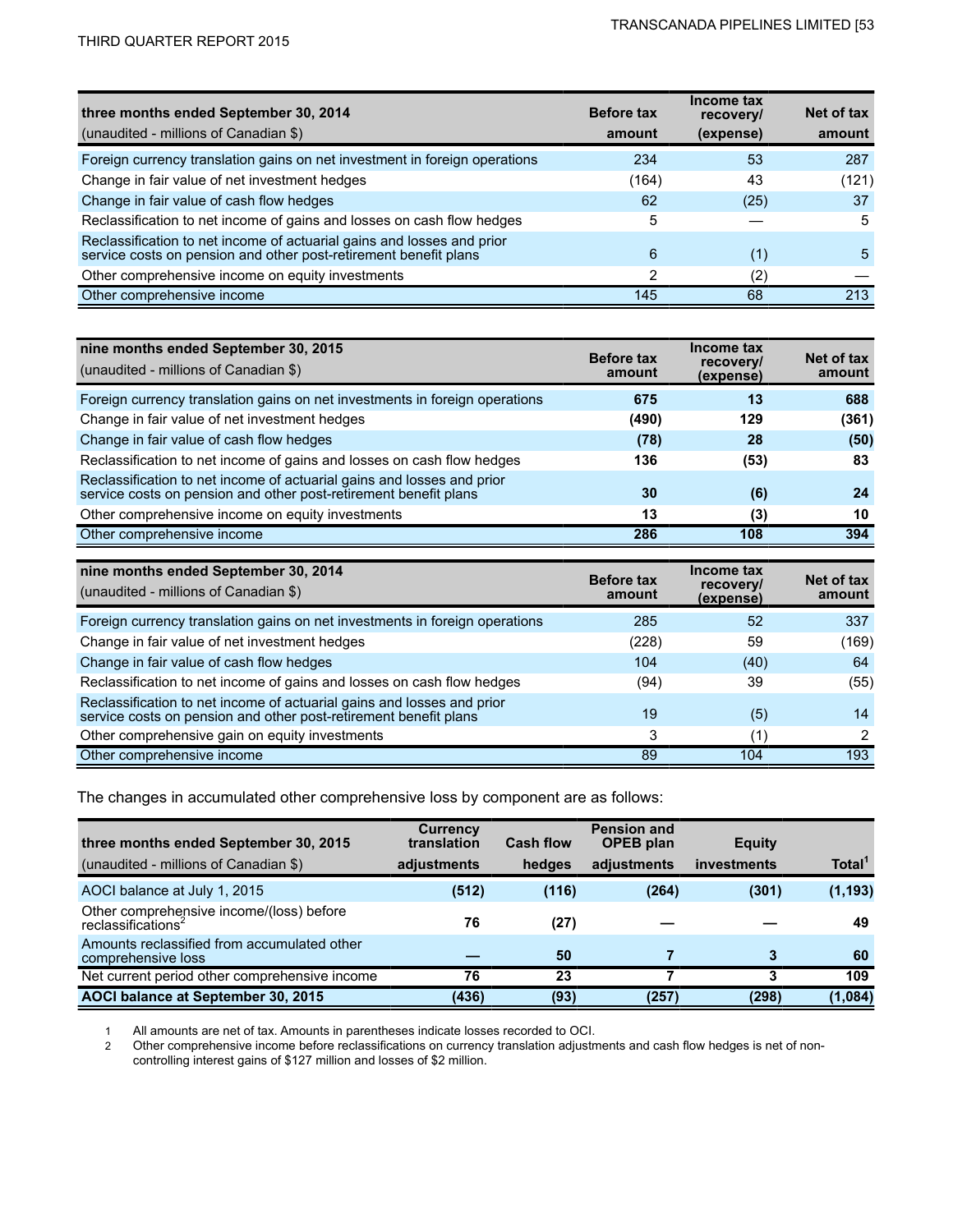| nine months ended September 30, 2015<br>(unaudited - millions of Canadian \$)  | <b>Currency</b><br>translation<br>adjustments | <b>Cash flow</b><br>hedges | <b>Pension and</b><br><b>OPEB</b> plan<br>adjustments | Equity<br><b>Investments</b> | Total <sup>1</sup> |
|--------------------------------------------------------------------------------|-----------------------------------------------|----------------------------|-------------------------------------------------------|------------------------------|--------------------|
| AOCI balance at January 1, 2015                                                | (518)                                         | (128)                      | (281)                                                 | (308)                        | (1, 235)           |
| Other comprehensive income/(loss) before<br>reclassifications <sup>2</sup>     | 82                                            | (48)                       |                                                       |                              | 34                 |
| Amounts reclassified from accumulated other<br>comprehensive loss <sup>3</sup> |                                               | 83                         | 24                                                    | 10                           | 117                |
| Net current period other comprehensive income                                  | 82                                            | 35                         | 24                                                    | 10                           | 151                |
| AOCI balance at September 30, 2015                                             | (436)                                         | (93)                       | (257                                                  | (298)                        | (1,084)            |

1 All amounts are net of tax. Amounts in parentheses indicate losses recorded to OCI.

2 Other comprehensive income before reclassifications on currency translation adjustments and cash flow hedges is net of noncontrolling interest gains of \$245 million and losses of \$2 million.

3 Losses related to cash flow hedges reported in AOCI and expected to be reclassified to net income in the next 12 months are estimated to be \$64 million (\$39 million, net of tax) at September 30, 2015. These estimates assume constant commodity prices, interest rates and foreign exchange rates over time, however, the amounts reclassified will vary based on the actual value of these factors at the date of settlement.

Details about reclassifications out of accumulated other comprehensive loss are as follows:

|                                                         | <b>Amounts reclassified from</b><br>accumulated other comprehensive loss' | <b>Affected line item</b> |                                   |                   |                                                  |  |
|---------------------------------------------------------|---------------------------------------------------------------------------|---------------------------|-----------------------------------|-------------------|--------------------------------------------------|--|
|                                                         | three months ended<br>September 30                                        |                           | nine months ended<br>September 30 |                   | in the condensed<br>consolidated<br>statement of |  |
| (unaudited - millions of Canadian \$)                   | 2015                                                                      | 2014                      | 2015                              | 2014              | income                                           |  |
| Cash flow hedges                                        |                                                                           |                           |                                   |                   |                                                  |  |
| <b>Power and Natural Gas</b>                            | (76)                                                                      | (1)                       | (124)                             | 106               | Revenue (Energy)                                 |  |
| Interest                                                | (4)                                                                       | (4)                       | (12)                              | (12)              | Interest expense                                 |  |
|                                                         | (80)                                                                      | (5)                       | (136)                             | 94                | Total before tax                                 |  |
|                                                         | 30                                                                        |                           | 53                                | (39)              | Income tax expense                               |  |
|                                                         | (50)                                                                      | (5)                       | (83)                              | 55                | Net of tax                                       |  |
| Pension and OPEB plan adjustments                       |                                                                           |                           |                                   |                   |                                                  |  |
| Amortization of actuarial loss and<br>past service cost | (10)                                                                      | (6)                       | (30)                              | (19)              | $\overline{c}$                                   |  |
|                                                         | 3                                                                         | 1                         | 6                                 | 5                 | Income tax expense                               |  |
|                                                         | (7)                                                                       | (5)                       | (24)                              | (14)              | Net of tax                                       |  |
| <b>Equity Investments</b>                               |                                                                           |                           |                                   |                   |                                                  |  |
| Equity income                                           | (4)                                                                       | (2)                       | (13)                              | (3)               | Income from equity<br>investments                |  |
|                                                         | 1                                                                         | 2                         | 3                                 |                   | Income tax expense                               |  |
|                                                         | (3)                                                                       |                           | (10)                              | $\left( 2\right)$ | Net of tax                                       |  |

1 All amounts in parentheses indicate expenses to the condensed consolidated statement of income.

2 These accumulated other comprehensive loss components are included in the computation of net benefit cost. Refer to Note 9 for additional detail.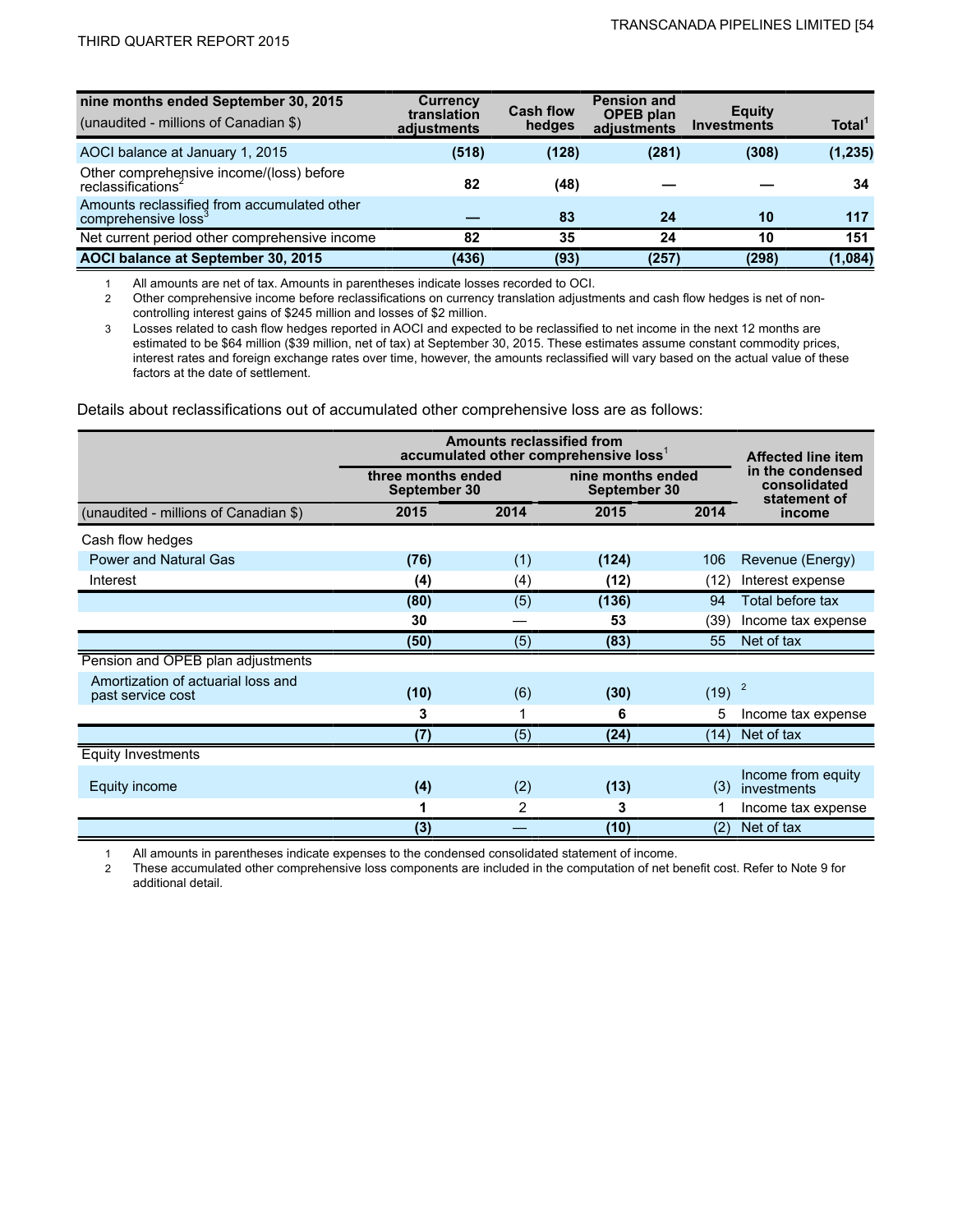## 9. Employee post-retirement benefits

The net benefit cost recognized for the Company's defined benefit pension plans and other post-retirement benefit plans is as follows:

|                                                                             | three months ended<br>September 30 |                                                                               |              | nine months ended<br>September 30 |       |                                            |              |      |
|-----------------------------------------------------------------------------|------------------------------------|-------------------------------------------------------------------------------|--------------|-----------------------------------|-------|--------------------------------------------|--------------|------|
|                                                                             |                                    | Other post-<br>retirement benefit<br><b>Pension benefit</b><br>plans<br>plans |              | <b>Pension benefit</b><br>plans   |       | Other post-<br>retirement benefit<br>plans |              |      |
| (unaudited - millions of Canadian \$)                                       | 2015                               | 2014                                                                          | 2015         | 2014                              | 2015  | 2014                                       | 2015         | 2014 |
| Service cost                                                                | 27                                 | 21                                                                            | 1            | 1                                 | 81    | 64                                         | $\mathbf{2}$ | 2    |
| Interest cost                                                               | 29                                 | 28                                                                            | $\mathbf{2}$ | 2                                 | 86    | 84                                         |              |      |
| Expected return on plan assets                                              | (39)                               | (35)                                                                          | (1)          |                                   | (116) | (104)                                      | (2)          | (1)  |
| Amortization of actuarial loss                                              | 9                                  | 5                                                                             |              |                                   | 26    | 16                                         | 3            |      |
| Amortization of past service cost                                           |                                    | 1                                                                             |              |                                   | 1     | $\overline{2}$                             |              |      |
| Amortization of regulatory asset                                            | 6                                  | 4                                                                             |              | 1                                 | 18    | 13                                         |              |      |
| Amortization of transitional<br>obligation related to regulated<br>business |                                    |                                                                               |              |                                   |       |                                            |              |      |
| Net benefit cost recognized                                                 | 32                                 | 24                                                                            |              | 4                                 | 96    | 75                                         | 12           | 11   |

## 10. Risk management and financial instruments

## **RISK MANAGEMENT OVERVIEW**

TCPL has exposure to market risk and counterparty credit risk, and has strategies, policies and limits in place to manage the impact of these risks on earnings, cash flow and, ultimately, shareholder value.

## **COUNTERPARTY CREDIT RISK**

TCPL's maximum counterparty credit exposure with respect to financial instruments at September 30, 2015, without taking into account security held, consisted of accounts receivable, available for sale assets recorded at fair value, the fair value of derivative assets and notes, loans and advances receivable. At September 30, 2015, there were no significant amounts past due or impaired, and there were no significant credit losses during the period.

The Company had a credit risk concentration due from a counterparty of \$248 million (US\$185 million) and \$258 million (US\$222 million) at September 30, 2015 and December 31, 2014. This amount is expected to be fully collectible and is secured by a guarantee from the counterparty's investment grade parent company.

## **NET INVESTMENT IN FOREIGN OPERATIONS**

The Company hedges its net investment in foreign operations (on an after-tax basis) with U.S. dollar-denominated debt, cross-currency interest rate swaps and foreign exchange forward contracts.

## **U.S. dollar-denominated debt designated as a net investment hedge**

| (unaudited - millions of Canadian \$, unless noted otherwise) | September 30, 2015        | <b>December 31, 2014</b> |
|---------------------------------------------------------------|---------------------------|--------------------------|
| Carrying value                                                | 21,000 (US 15,600)        | 17,000 (US 14,700)       |
| Fair value                                                    | <b>22,400 (US 16,700)</b> | 19,000 (US 16,400)       |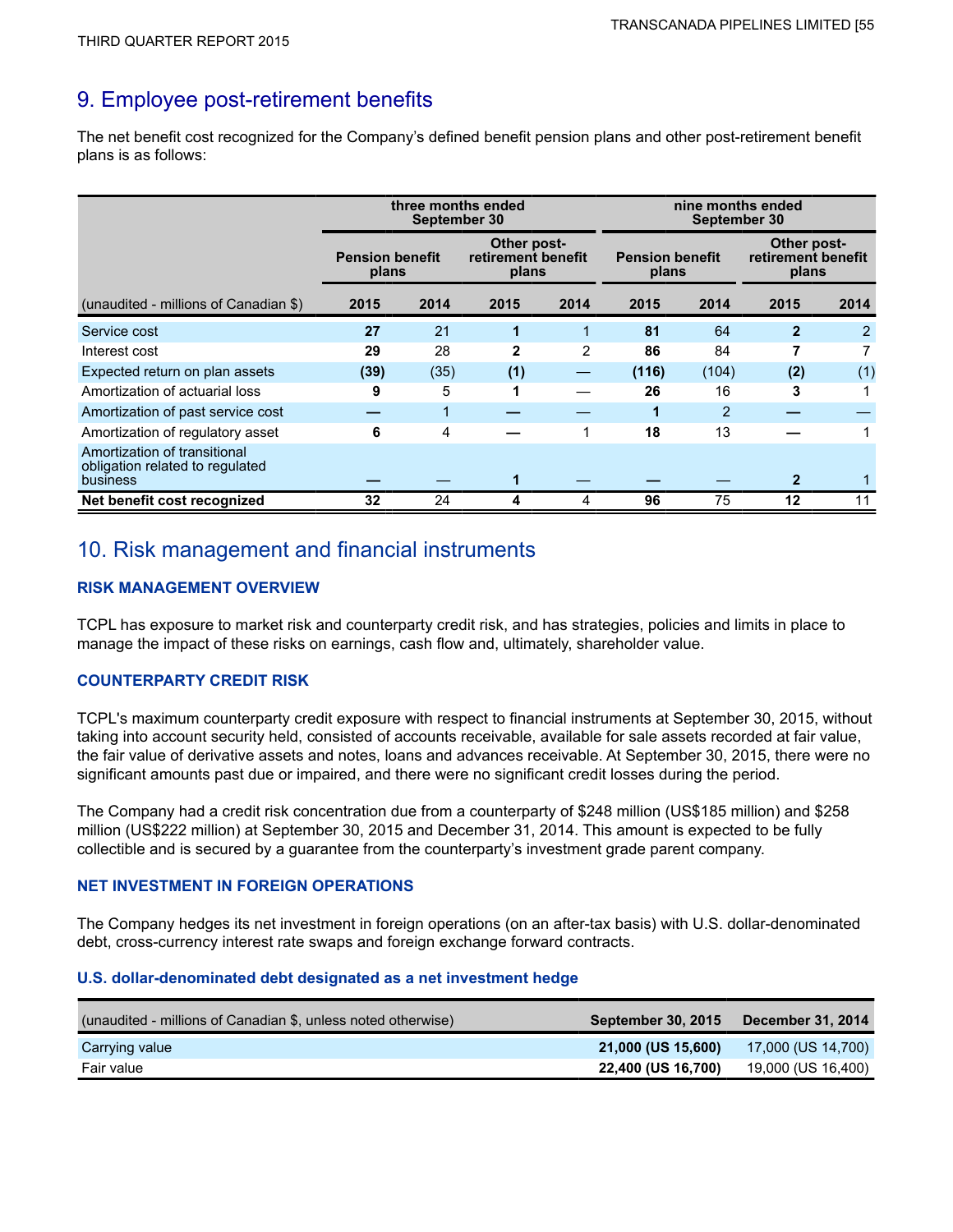### **Derivatives designated as a net investment hedge**

|                                                               | <b>September 30, 2015</b> |                                           | <b>December 31, 2014</b> |                                           |  |
|---------------------------------------------------------------|---------------------------|-------------------------------------------|--------------------------|-------------------------------------------|--|
| (unaudited - millions of Canadian \$, unless noted otherwise) | Fair value                | <b>Notional or</b><br>principal<br>amount | Fair value               | <b>Notional or</b><br>principal<br>amount |  |
| Asset/(liability)                                             |                           |                                           |                          |                                           |  |
| U.S. dollar cross-currency interest rate swaps                |                           |                                           |                          |                                           |  |
| (maturing 2015 to 2019) <sup>2</sup>                          | (711)                     | <b>US 2.300</b>                           | (431)                    | <b>US 2,900</b>                           |  |
| U.S. dollar foreign exchange forward contracts                |                           |                                           |                          |                                           |  |
| (maturing 2015 to 2016)                                       | (18)                      | <b>US 800</b>                             | (28)                     | US 1,400                                  |  |
|                                                               | (729)                     | <b>US 3,100</b>                           | (459)                    | <b>US 4,300</b>                           |  |

1 Fair values equal carrying values.

2 Net income in the three and nine months ended September 30, 2015 included net realized gains of \$2 million and \$7 million (2014 gains of \$5 million and \$16 million) related to the interest component of cross-currency swaps which is offset in interest expense.

### **Balance sheet presentation of net investment hedges**

The balance sheet classification of the fair value of derivatives used to hedge the Company's net investment in foreign operations is as follows:

| (unaudited - millions of Canadian \$) | September 30, 2015 | <b>December 31, 2014</b> |
|---------------------------------------|--------------------|--------------------------|
| Other current assets                  | 42                 | 5.                       |
| Intangible and other assets           | 6                  |                          |
| Accounts payable and other            | (355)              | (155)                    |
| Other long-term liabilities           | (422)              | (310)                    |
|                                       | (729)              | (459)                    |

### **FINANCIAL INSTRUMENTS**

### **Non-derivative financial instruments**

### **Fair value of non-derivative financial instruments**

The fair value of the Company's notes receivable is calculated by discounting future payments of interest and principal using forward interest rates. The fair value of long-term debt and junior subordinated notes is estimated using an income approach based on quoted market prices for the same or similar debt instruments from external data service providers.

Available for sale assets are recorded at fair value which is calculated using quoted market prices where available. Certain non-derivative financial instruments included in cash and cash equivalents, accounts receivable, due from affiliates, intangible and other assets, notes payable, accounts payable and other, due to affiliates, accrued interest and other long-term liabilities have carrying amounts that approximate their fair value due to the nature of the item or the short time to maturity and would also be classified in Level II of the fair value hierarchy.

Credit risk has been taken into consideration when calculating the fair value of non-derivative instruments.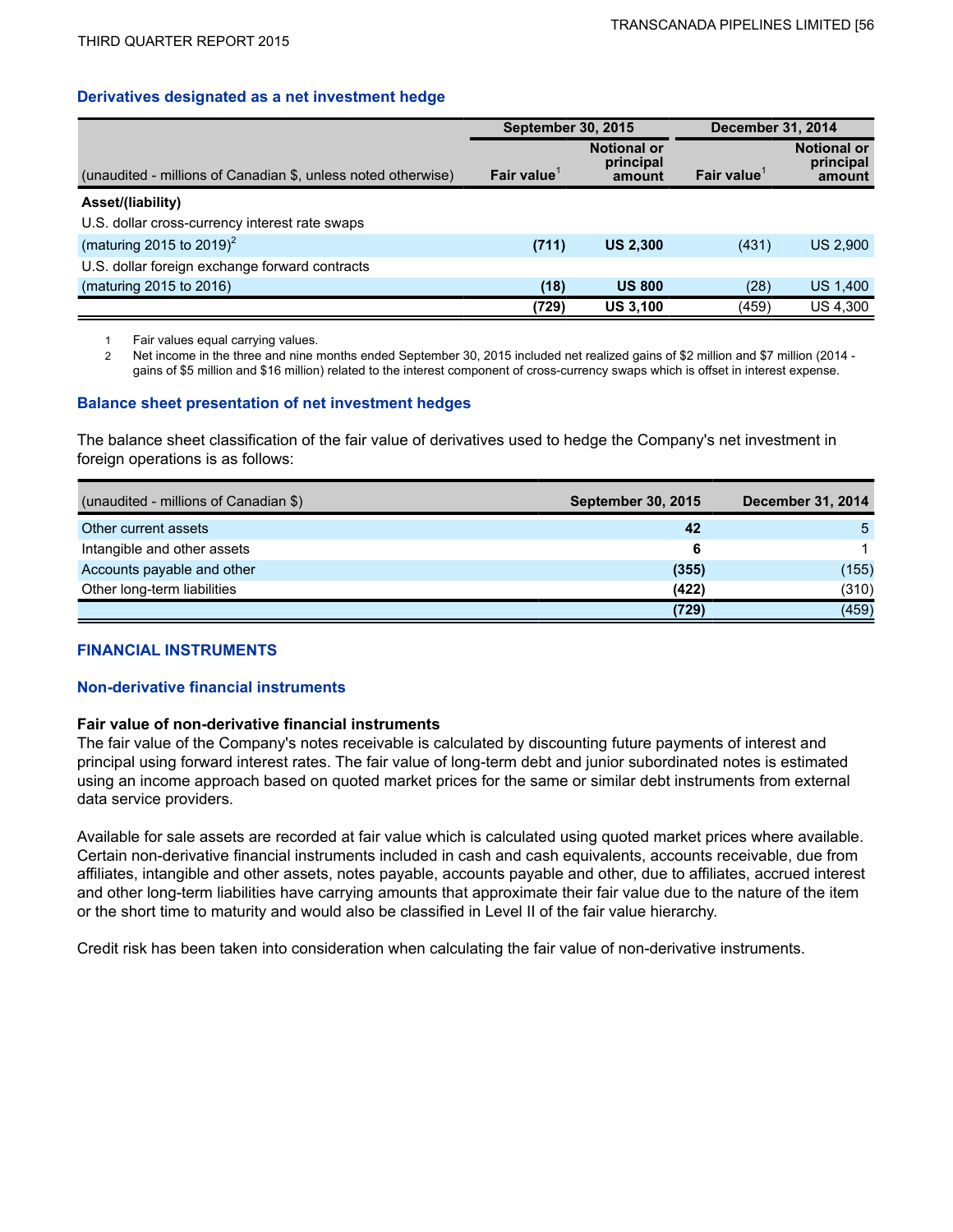### **Balance sheet presentation of non-derivative financial instruments**

The following table details the fair value of the non-derivative financial instruments, excluding those with carrying amounts that approximate fair value, that would be classified in Level II of the fair value hierarchy:

|                                           | <b>September 30, 2015</b> |               | <b>December 31, 2014</b> |               |  |
|-------------------------------------------|---------------------------|---------------|--------------------------|---------------|--|
| (unaudited - millions of Canadian \$)     | Carrying<br>amount        | Fair<br>value | Carrying<br>amount       | Fair<br>value |  |
| Notes receivable <sup>1</sup>             | 204                       | 254           | 213                      | 263           |  |
| Current and long-term debt <sup>2,3</sup> | (29, 075)                 | (32, 511)     | (24, 757)                | (28, 713)     |  |
| Junior subordinated notes                 | (2, 333)                  | (2,069)       | (1, 160)                 | (1, 157)      |  |
|                                           | (31, 204)                 | (34, 326)     | (25, 704)                | (29, 607)     |  |

1 Notes receivable are included in other current assets and intangible and other assets on the condensed consolidated balance sheet.

2 Long-term debt is recorded at amortized cost except for US\$750 million (December 31, 2014 - US\$400 million) that is attributed to hedged risk and recorded at fair value.

3 Consolidated net income for the three and nine months ended September 30, 2015 included unrealized losses of \$9 million and \$9 million (2014 - gains of \$2 million and losses of \$3 million) for fair value adjustments attributable to the hedged interest rate risk associated with interest rate swap fair value hedging relationships on US\$750 million of long-term debt at September 30, 2015 (December 31, 2014 - US\$400 million). There were no other unrealized gains or losses from fair value adjustments to the nonderivative financial instruments.

#### **Available for sale assets summary**

The following tables summarize additional information about the Company's restricted investments that are classified as available for sale assets:

|                                                      | <b>September 30, 2015</b>             |                                                     | <b>December 31, 2014</b>              |                                                     |  |
|------------------------------------------------------|---------------------------------------|-----------------------------------------------------|---------------------------------------|-----------------------------------------------------|--|
| (unaudited - millions of Canadian \$)                | <b>LMCI restricted</b><br>investments | <b>Other restricted</b><br>investments <sup>4</sup> | <b>LMCI</b> restricted<br>investments | <b>Other restricted</b><br>investments <sup>2</sup> |  |
| Fair Values <sup>1</sup>                             |                                       |                                                     |                                       |                                                     |  |
| Fixed income securities<br>(maturing within 5 years) |                                       | 110                                                 |                                       | 75                                                  |  |
| Fixed income securities<br>(maturing after 10 years) | 186                                   |                                                     |                                       |                                                     |  |
|                                                      | 186                                   | 110                                                 |                                       | 75                                                  |  |

1 Available for sale assets are recorded at fair value and included in intangible and other assets on the condensed consolidated balance sheet.

2 Other restricted investments have been set aside to fund insurance claim losses to be paid by the Company's wholly-owned captive insurance subsidiary.

|                                             | <b>September 30, 2015</b>                    |                                                     | <b>September 30, 2014</b>                    |                                                     |  |
|---------------------------------------------|----------------------------------------------|-----------------------------------------------------|----------------------------------------------|-----------------------------------------------------|--|
| (unaudited - millions of Canadian \$)       | <b>LMCI restricted</b><br><b>investments</b> | <b>Other restricted</b><br>investments <sup>4</sup> | <b>LMCI</b> restricted<br><i>investments</i> | <b>Other restricted</b><br>investments <sup>2</sup> |  |
| Net unrealized gains/(losses) in the period |                                              |                                                     |                                              |                                                     |  |
| three months ended                          |                                              |                                                     |                                              |                                                     |  |
| nine months ended                           | (2)                                          |                                                     |                                              |                                                     |  |

1 Gains and losses arising from changes in the fair value of LMCI restricted investments impact the subsequent amounts to be collected through tolls to cover future pipeline abandonment costs. As a result, the Company records these gains and losses as regulatory assets or liabilities.

2 Other restricted investments have been set aside to fund insurance claim losses to be paid by the Company's wholly-owned captive insurance subsidiary.

### **Derivative instruments**

#### **Fair value of derivative instruments**

The fair value of foreign exchange and interest rate derivatives has been calculated using the income approach which uses period end market rates and applies a discounted cash flow valuation model. The fair value of power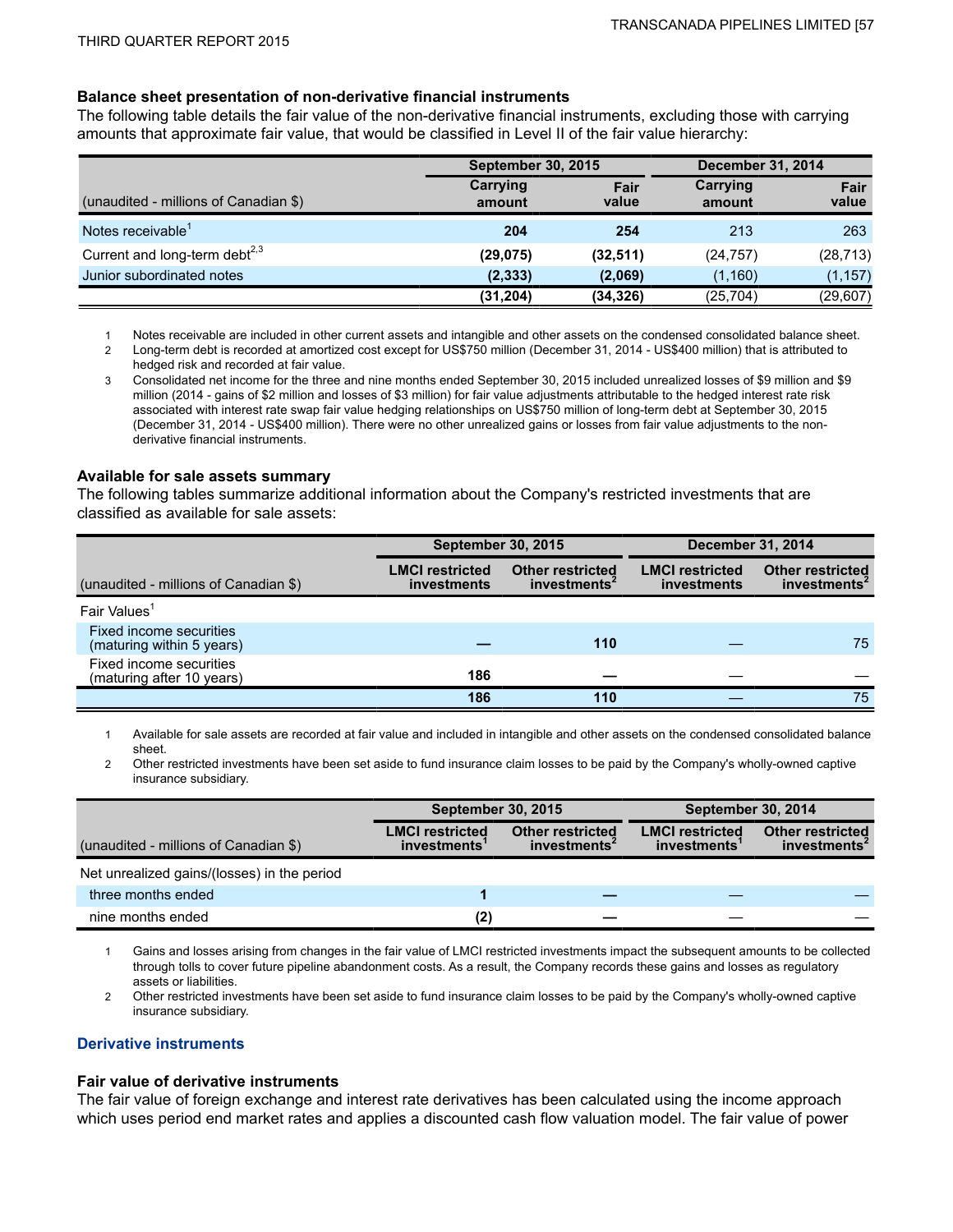and natural gas derivatives has been calculated using quoted market prices where available. In the absence of quoted market prices, third-party broker quotes or other valuation techniques have been used. The fair value of options has been calculated using the Black-Scholes pricing model. Credit risk has been taken into consideration when calculating the fair value of derivative instruments.

In some cases, even though the derivatives are considered to be effective economic hedges, they do not meet the specific criteria for hedge accounting treatment or are not designated as a hedge and are accounted for at fair value with changes in fair value recorded in net income in the period of change. This may expose the Company to increased variability in reported earnings because the fair value of the derivative instruments can fluctuate significantly from period to period.

### **Balance sheet presentation of derivative instruments**

The balance sheet classification of the fair value of the derivative instruments is as follows:

| (unaudited - millions of Canadian \$) | <b>September 30, 2015</b> | <b>December 31, 2014</b> |
|---------------------------------------|---------------------------|--------------------------|
| Other current assets                  | 314                       | 409                      |
| Intangible and other assets           | 150                       | 93                       |
| Accounts payable and other            | (795)                     | (749)                    |
| Other long-term liabilities           | (626)                     | (411)                    |
|                                       | (957)                     | (658)                    |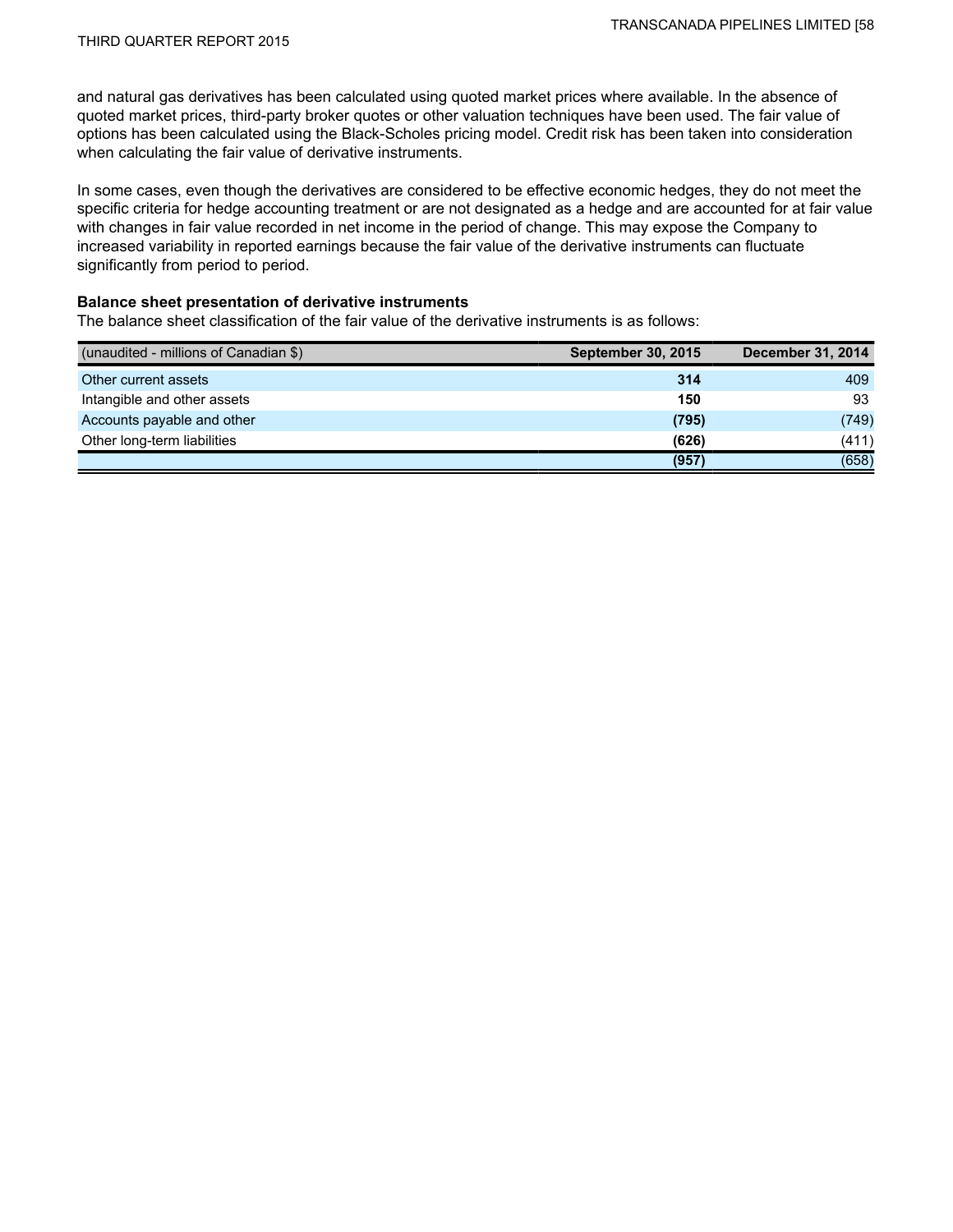#### **2015 derivative instruments summary**

The following summary does not include hedges of the Company's net investment in foreign operations.

| (unaudited - millions of Canadian \$, unless noted otherwise)  | <b>Power</b> | <b>Natural</b><br>gas    | Foreign<br>exchange | <b>Interest</b> |
|----------------------------------------------------------------|--------------|--------------------------|---------------------|-----------------|
| Derivative instruments held for trading <sup>1</sup>           |              |                          |                     |                 |
| Fair values <sup>2,3</sup>                                     |              |                          |                     |                 |
| Assets                                                         | \$295        | \$60                     | $s-$                | \$3             |
| Liabilities                                                    | (\$366)      | (\$99)                   | (\$56)              | ( \$3)          |
| Notional values <sup>3</sup>                                   |              |                          |                     |                 |
| Volumes <sup>4</sup>                                           |              |                          |                     |                 |
| Purchases                                                      | 60,603       | 106                      |                     |                 |
| Sales                                                          | 48,801       | 58                       |                     |                 |
| U.S. dollars                                                   |              | $\overline{\phantom{0}}$ | <b>US 1,299</b>     | <b>US 100</b>   |
| Net unrealized (losses)/gains in the period <sup>5</sup>       |              |                          |                     |                 |
| three months ended September 30, 2015                          | (\$34)       | \$7                      | (\$26)              | $s-$            |
| nine months ended September 30, 2015                           | ( \$33)      | \$3                      | (\$25)              | \$—             |
| Net realized losses in the period <sup>5</sup>                 |              |                          |                     |                 |
| three months ended September 30, 2015                          | (\$27)       | (\$25)                   | (\$34)              | s—              |
| nine months ended September 30, 2015                           | ( \$60)      | (\$24)                   | (\$87)              | \$—             |
| Maturity dates <sup>3</sup>                                    | 2015-2020    | 2015-2020                | 2015-2016           | 2015-2016       |
| Derivative instruments in hedging relationships <sup>6,7</sup> |              |                          |                     |                 |
| Fair values $^{2,3}$                                           |              |                          |                     |                 |
| Assets                                                         | \$46         | $s-$                     |                     | \$12            |
| Liabilities                                                    | (\$116)      | $s-$                     | $s-$                | ( \$4)          |
| Notional values <sup>3</sup>                                   |              |                          |                     |                 |
| Volumes <sup>4</sup>                                           |              |                          |                     |                 |
| Purchases                                                      | 11,985       |                          |                     |                 |
| Sales                                                          | 5,006        |                          |                     |                 |
| U.S. dollars                                                   |              |                          |                     | <b>US 900</b>   |
| Net realized (losses)/gains in the period <sup>5</sup>         |              |                          |                     |                 |
| three months ended September 30, 2015                          | (\$35)       | $s-$                     | $s-$                | \$2             |
| nine months ended September 30, 2015                           | (\$132)      | \$—                      | s—                  | \$6             |
| Maturity dates <sup>3</sup>                                    | 2015-2020    |                          |                     | 2015-2019       |

1 The majority of derivative instruments held for trading have been entered into for risk management purposes and all are subject to the Company's risk management strategies, policies and limits. These include derivatives that have not been designated as hedges or do not qualify for hedge accounting treatment but have been entered into as economic hedges to manage the Company's exposures to market risk.

2 Fair values equal carrying values.

3 As at September 30, 2015.

4 Volumes for power and natural gas derivatives are in GWh and Bcf, respectively.

5 Realized and unrealized gains and losses on held for trading derivative instruments used to purchase and sell power and natural gas are included net in energy revenues. Realized and unrealized gains and losses on interest rate and foreign exchange derivative instruments held for trading are included net in interest expense and interest income and other expense, respectively. The effective portion of the change in fair value of derivative instruments in hedging relationships is initially recognized in OCI and reclassified to energy revenues, interest expense and interest income and other expense, as appropriate, as the original hedged item settles.

6 All hedging relationships are designated as cash flow hedges except for interest rate derivative instruments designated as fair value hedges with a fair value of \$12 million and a notional amount of US\$750 million as at September 30, 2015. For the three and nine months ended September 30, 2015, net realized gains on fair value hedges were \$4 million and \$8 million and were included in interest expense. For the three and nine months ended September 30, 2015, the Company did not record any amounts in net income related to ineffectiveness for fair value hedges.

7 For the three and nine months ended September 30, 2015, there were no gains or losses included in net income for discontinued cash flow hedges where it was probable that the anticipated transaction would not occur.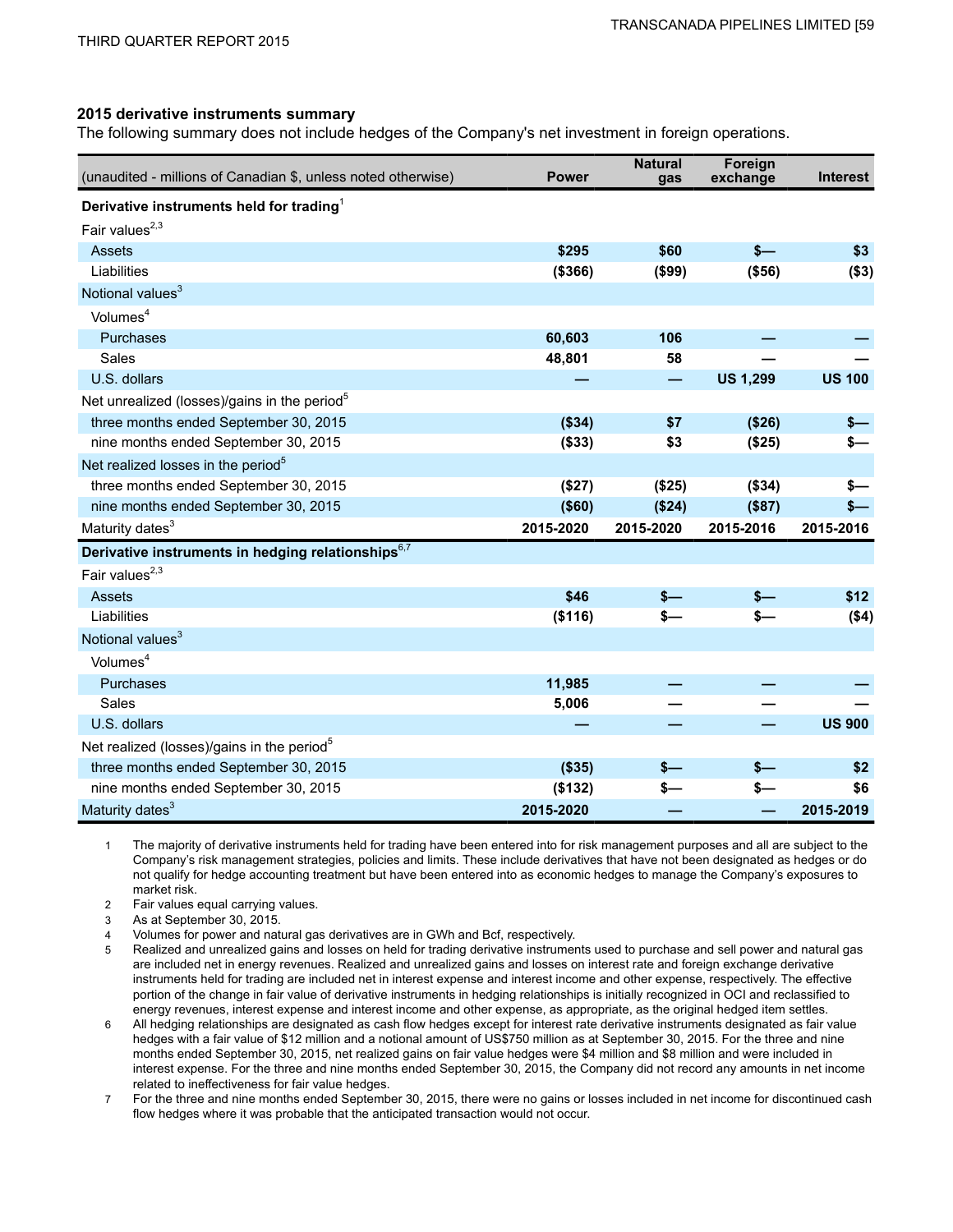#### **2014 derivative instruments summary**

The following summary does not include hedges of the Company's net investment in foreign operations.

| (unaudited - millions of Canadian \$, unless noted otherwise) | <b>Power</b> | <b>Natural</b><br>gas    | Foreign<br>exchange | <b>Interest</b> |
|---------------------------------------------------------------|--------------|--------------------------|---------------------|-----------------|
| Derivative instruments held for trading <sup>1</sup>          |              |                          |                     |                 |
| Fair values $^{2,3}$                                          |              |                          |                     |                 |
| Assets                                                        | \$362        | \$69                     | \$1                 | \$4             |
| Liabilities                                                   | (\$391)      | (\$103)                  | (\$32)              | (\$4)           |
| Notional values <sup>3</sup>                                  |              |                          |                     |                 |
| Volumes <sup>4</sup>                                          |              |                          |                     |                 |
| Purchases                                                     | 42,097       | 60                       |                     |                 |
| Sales                                                         | 35,452       | 38                       |                     |                 |
| U.S. dollars                                                  |              | $\overline{\phantom{0}}$ | <b>US 1,374</b>     | <b>US 100</b>   |
| Net unrealized gains/(losses) in the period <sup>5</sup>      |              |                          |                     |                 |
| three months ended September 30, 2014                         | \$20         | \$7                      | (\$32)              | $s-$            |
| nine months ended September 30, 2014                          | \$35         | (\$14)                   | (\$9)               | $s-$            |
| Net realized gains/(losses) in the period <sup>5</sup>        |              |                          |                     |                 |
| three months ended September 30, 2014                         | \$8          | (\$27)                   | ( \$1)              | $s-$            |
| nine months ended September 30, 2014                          | (\$23)       | \$19                     | (\$19)              | $s-$            |
| Maturity dates <sup>3</sup>                                   | 2015-2019    | 2015-2020                | 2015                | 2015-2016       |
| Derivative instruments in hedging relationships 6,7           |              |                          |                     |                 |
| Fair values <sup>2,3</sup>                                    |              |                          |                     |                 |
| Assets                                                        | \$57         | $\frac{2}{2}$            | $S-$                | \$3             |
| Liabilities                                                   | (\$163)      | $\frac{2}{2}$            | $s-$                | (\$2)           |
| Notional values <sup>3</sup>                                  |              |                          |                     |                 |
| Volumes <sup>4</sup>                                          |              |                          |                     |                 |
| Purchases                                                     | 11,120       |                          |                     |                 |
| Sales                                                         | 3,977        |                          |                     |                 |
| U.S. dollars                                                  |              |                          |                     | <b>US 550</b>   |
| Net realized (losses)/gains in the period <sup>5</sup>        |              |                          |                     |                 |
| three months ended September 30, 2014                         | (\$50)       | $s-$                     | $s-$                | \$1             |
| nine months ended September 30, 2014                          | \$138        | \$—                      | $s-$                | \$3             |
| Maturity dates <sup>3</sup>                                   | 2015-2019    |                          |                     | 2015-2018       |

1 The majority of derivative instruments held for trading have been entered into for risk management purposes and all are subject to the Company's risk management strategies, policies and limits. These include derivatives that have not been designated as hedges or do not qualify for hedge accounting treatment but have been entered into as economic hedges to manage the Company's exposures to market risk.

2 Fair values equal carrying values.

3 As at December 31, 2014.

4 Volumes for power and natural gas derivatives are in GWh and Bcf, respectively.

5 Realized and unrealized gains and losses on held for trading derivative instruments used to purchase and sell power and natural gas are included net in energy revenues. Realized and unrealized gains and losses on interest rate and foreign exchange derivative instruments held for trading are included net in interest expense and interest income and other expense, respectively. The effective portion of the change in fair value of derivative instruments in hedging relationships is initially recognized in OCI and reclassified to energy revenues, interest expense and interest income and other expense, as appropriate, as the original hedged item settles.

6 All hedging relationships are designated as cash flow hedges except for interest rate derivative instruments designated as fair value hedges with a fair value of \$3 million and a notional amount of US\$400 million as at December 31, 2014. Net realized gains on fair value hedges for the three and nine months ended September 30, 2014 were \$2 million and \$5 million and were included in interest expense. For the three and nine months ended September 30, 2014, the Company did not record any amounts in net income related to ineffectiveness for fair value hedges.

7 For the three and nine months ended September 30, 2014, there were no gains or losses included in net income for discontinued cash flow hedges where it was probable that the anticipated transaction would not occur.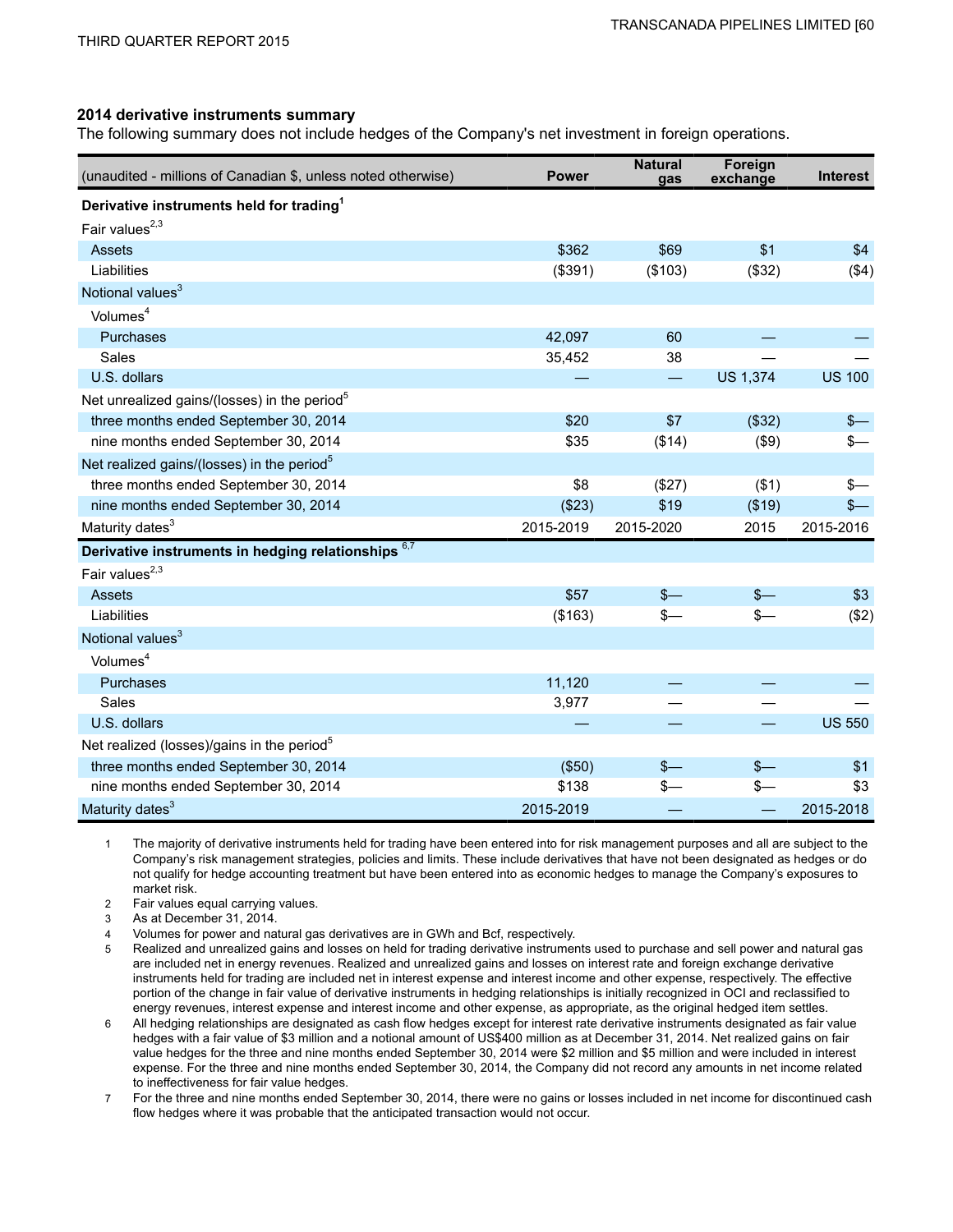### **Derivatives in cash flow hedging relationships**

The components of OCI (Note 8) related to derivatives in cash flow hedging relationships are as follows:

|                                                                                                                          | three months ended<br>September 30 |      | nine months ended<br>September 30 |                 |
|--------------------------------------------------------------------------------------------------------------------------|------------------------------------|------|-----------------------------------|-----------------|
| (unaudited - millions of Canadian \$, pre-tax)                                                                           | 2015                               | 2014 | 2015                              | 2014            |
| Change in fair value of derivative instruments recognized<br>in OCI (effective portion) <sup>1</sup>                     |                                    |      |                                   |                 |
| Power                                                                                                                    | (48)                               | 62   | (77)                              | 96              |
| Natural gas                                                                                                              |                                    | (1)  |                                   | (2)             |
| Foreign exchange                                                                                                         |                                    |      |                                   | 10              |
| Interest                                                                                                                 | (1)                                |      | (1)                               |                 |
|                                                                                                                          | (49)                               | 62   | (78)                              | 104             |
| Reclassification of gains/(losses) on derivative instruments<br>from AOCI to net income (effective portion) <sup>1</sup> |                                    |      |                                   |                 |
| Power $2$                                                                                                                | 76                                 |      | 124                               | (109)           |
| Natural gas <sup>2</sup>                                                                                                 |                                    |      |                                   | 3               |
| Interest $3$                                                                                                             | 4                                  | 4    | 12                                | 12 <sup>2</sup> |
|                                                                                                                          | 80                                 | 5    | 136                               | (94)            |
| Gains on derivative instruments recognized in net income<br>(ineffective portion)                                        |                                    |      |                                   |                 |
| Power                                                                                                                    | 10                                 | 23   | 3                                 | 13              |
|                                                                                                                          | 10                                 | 23   | 3                                 | 13              |

1 No amounts have been excluded from the assessment of hedge effectiveness. Amounts in parentheses indicate losses recorded to OCI.

2 Reported within energy revenues on the condensed consolidated statement of income.

3 Reported within interest expense on the condensed consolidated statement of income.

#### **Offsetting of derivative instruments**

The Company enters into derivative contracts with the right to offset in the normal course of business as well as in the event of default. TCPL has no master netting agreements, however, similar contracts are entered into containing rights to offset. The Company has elected to present the fair value of derivative instruments with the right to offset on a gross basis in the balance sheet. The following table shows the impact on the presentation of the fair value of derivative instrument assets and liabilities had the Company elected to present these contracts on a net basis:

| at September 30, 2015<br>(unaudited - millions of Canadian \$) | <b>Gross derivative instruments</b><br>presented on the balance sheet | <b>Amounts available</b><br>for offset | <b>Net amounts</b> |
|----------------------------------------------------------------|-----------------------------------------------------------------------|----------------------------------------|--------------------|
| Derivative - Asset                                             |                                                                       |                                        |                    |
| Power                                                          | 341                                                                   | (296)                                  | 45                 |
| Natural gas                                                    | 60                                                                    | (48)                                   | $12 \,$            |
| Foreign exchange                                               | 48                                                                    | (48)                                   |                    |
| Interest                                                       | 15                                                                    | (3)                                    | $12 \,$            |
| Total                                                          | 464                                                                   | (395)                                  | 69                 |
| Derivative - Liability                                         |                                                                       |                                        |                    |
| Power                                                          | (482)                                                                 | 296                                    | (186)              |
| Natural gas                                                    | (99)                                                                  | 48                                     | (51)               |
| Foreign exchange                                               | (833)                                                                 | 48                                     | (785)              |
| Interest                                                       | (7)                                                                   | 3                                      | (4)                |
| Total                                                          | (1, 421)                                                              | 395                                    | (1,026)            |

1 Amounts available for offset do not include cash collateral pledged or received.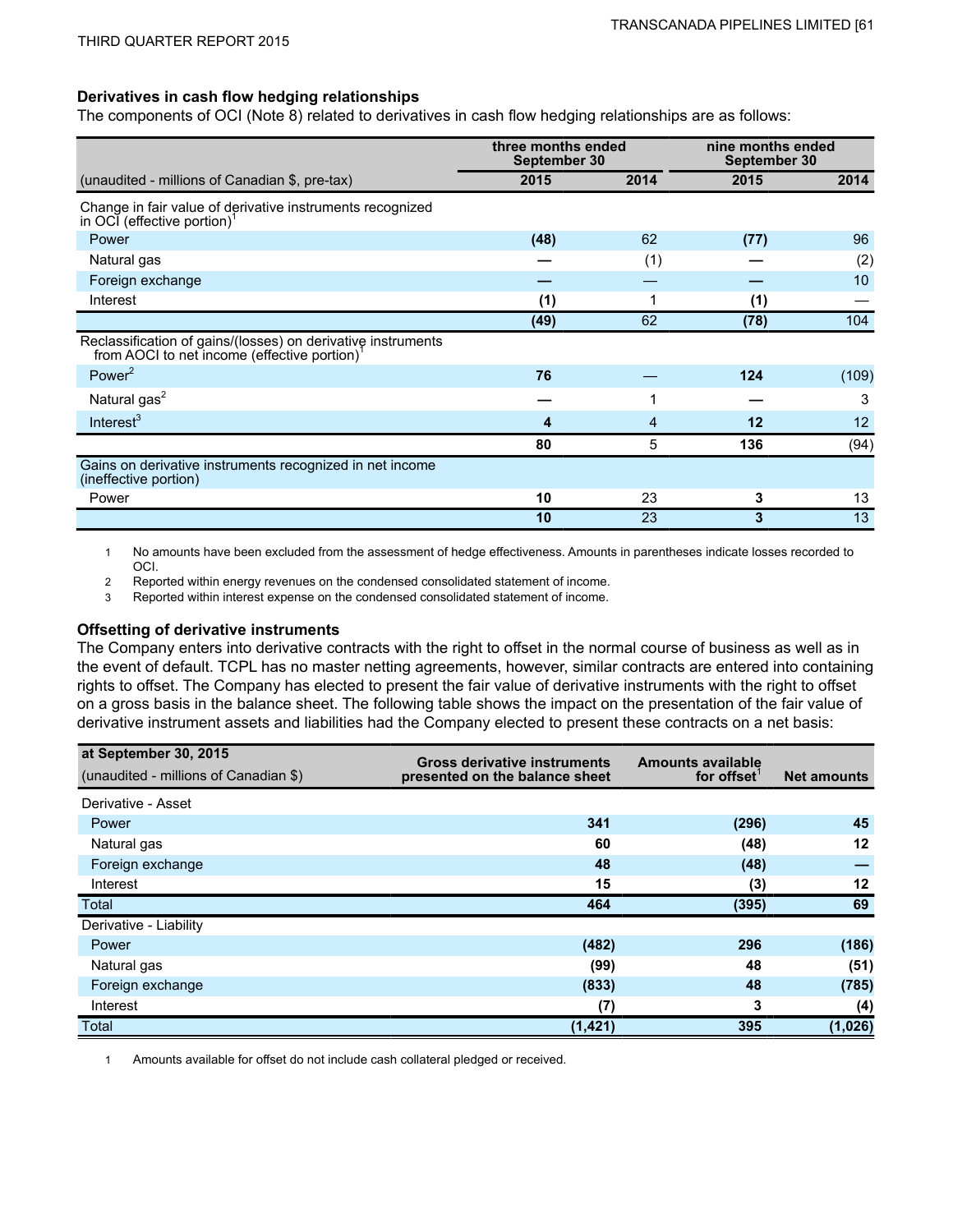The following table shows the impact on the presentation of the fair value of derivative instrument assets and liabilities had the Company elected to present these contracts on a net basis as at December 31, 2014:

| at December 31, 2014<br>(unaudited - millions of Canadian \$) | <b>Gross derivative instruments</b><br>presented on the balance sheet | <b>Amounts available</b><br>for offset | <b>Net amounts</b> |
|---------------------------------------------------------------|-----------------------------------------------------------------------|----------------------------------------|--------------------|
| Derivative - Asset                                            |                                                                       |                                        |                    |
| Power                                                         | 419                                                                   | (330)                                  | 89                 |
| Natural gas                                                   | 69                                                                    | (57)                                   | 12                 |
| Foreign exchange                                              |                                                                       | (7)                                    |                    |
| Interest                                                      | 7                                                                     | (1)                                    | 6                  |
| Total                                                         | 502                                                                   | (395)                                  | 107                |
| Derivative - Liability                                        |                                                                       |                                        |                    |
| Power                                                         | (554)                                                                 | 330                                    | (224)              |
| Natural gas                                                   | (103)                                                                 | 57                                     | (46)               |
| Foreign exchange                                              | (497)                                                                 |                                        | (490)              |
| Interest                                                      | (6)                                                                   |                                        | (5)                |
| Total                                                         | (1, 160)                                                              | 395                                    | (765)              |

1 Amounts available for offset do not include cash collateral pledged or received.

With respect to all financial arrangements, including the derivative instruments presented above as at September 30, 2015, the Company had provided cash collateral of \$468 million (December 31, 2014 - \$459 million) and letters of credit of \$28 million (December 31, 2014 - \$26 million) to its counterparties. The Company held nil (December 31, 2014 - \$1 million) in cash collateral and \$2 million (December 31, 2014 - \$1 million) in letters of credit from counterparties on asset exposures at September 30, 2015.

### **Credit risk related contingent features of derivative instruments**

Derivative contracts entered into to manage market risk often contain financial assurance provisions that allow parties to the contracts to manage credit risk. These provisions may require collateral to be provided if a credit-riskrelated contingent event occurs, such as a downgrade in the Company's credit rating to non-investment grade.

Based on contracts in place and market prices at September 30, 2015, the aggregate fair value of all derivative instruments with credit-risk-related contingent features that were in a net liability position was \$15 million (December 31, 2014 - \$15 million), for which the Company had provided collateral in the normal course of business of nil (December 31, 2014 - nil). If the credit-risk-related contingent features in these agreements were triggered on September 30, 2015, the Company would have been required to provide additional collateral of \$15 million (December 31, 2014 - \$15 million) to its counterparties. Collateral may also need to be provided should the fair value of derivative instruments exceed pre-defined contractual exposure limit thresholds.

The Company has sufficient liquidity in the form of cash and undrawn committed revolving bank lines to meet these contingent obligations should they arise.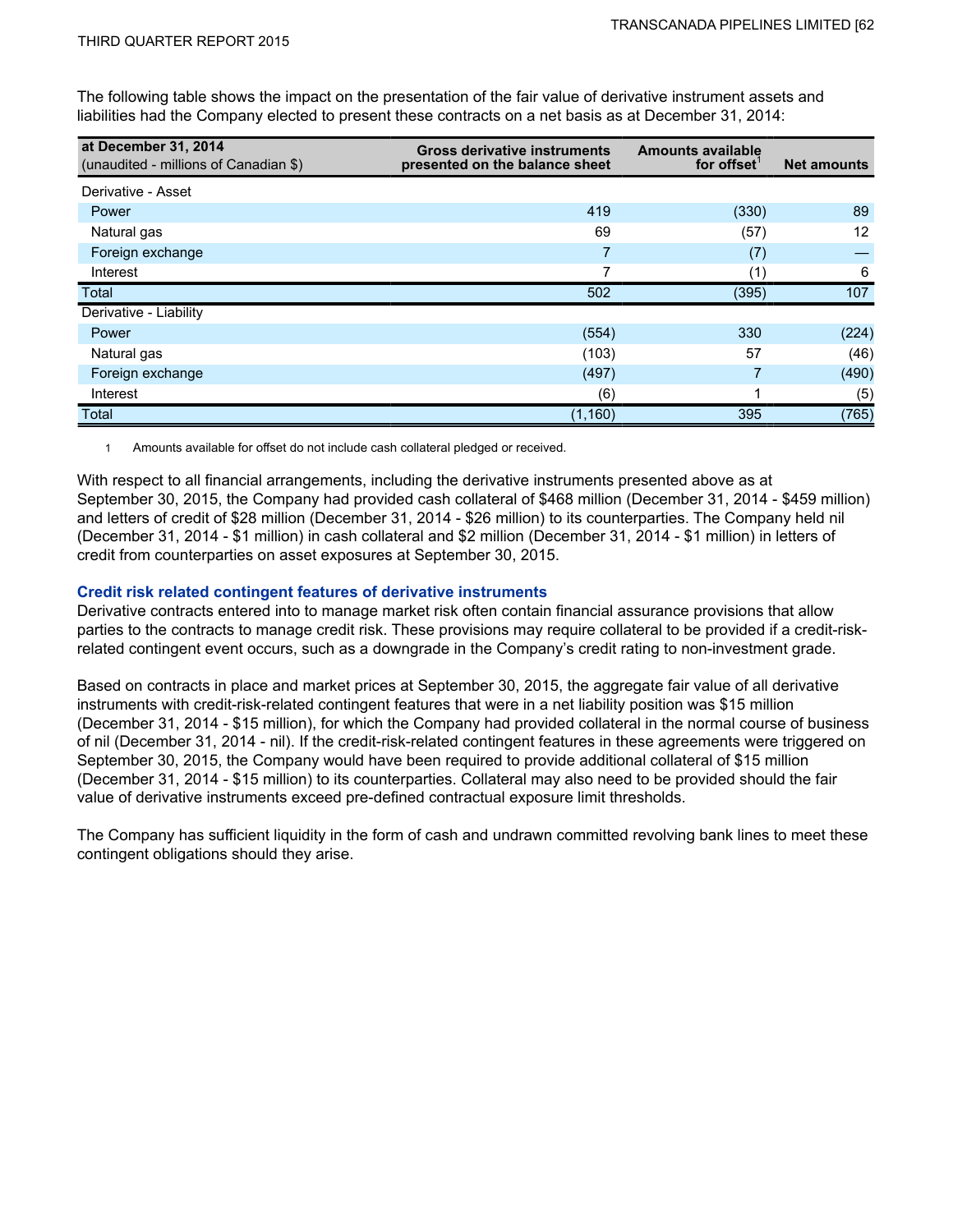### **FAIR VALUE HIERARCHY**

The Company's financial assets and liabilities recorded at fair value have been categorized into three categories based on a fair value hierarchy.

| <b>Levels</b> | How fair value has been determined                                                                                                                                                                                                                                                                                                                                                                                                                                                                                                                                                                                                                                                                                                                                                                                                                                                                                                                                                                                  |
|---------------|---------------------------------------------------------------------------------------------------------------------------------------------------------------------------------------------------------------------------------------------------------------------------------------------------------------------------------------------------------------------------------------------------------------------------------------------------------------------------------------------------------------------------------------------------------------------------------------------------------------------------------------------------------------------------------------------------------------------------------------------------------------------------------------------------------------------------------------------------------------------------------------------------------------------------------------------------------------------------------------------------------------------|
| Level I       | Quoted prices in active markets for identical assets and liabilities that the Company has the ability to access<br>at the measurement date.                                                                                                                                                                                                                                                                                                                                                                                                                                                                                                                                                                                                                                                                                                                                                                                                                                                                         |
| Level II      | Valuation based on the extrapolation of inputs, other than quoted prices included within Level I, for which all<br>significant inputs are observable directly or indirectly.                                                                                                                                                                                                                                                                                                                                                                                                                                                                                                                                                                                                                                                                                                                                                                                                                                        |
|               | Inputs include published exchange rates, interest rates, interest rate swap curves, yield curves and broker<br>quotes from external data service providers.                                                                                                                                                                                                                                                                                                                                                                                                                                                                                                                                                                                                                                                                                                                                                                                                                                                         |
|               | This category includes interest rate and foreign exchange derivative assets and liabilities where fair value is<br>determined using the income approach and power and natural gas commodity derivatives where fair value is<br>determined using the market approach.                                                                                                                                                                                                                                                                                                                                                                                                                                                                                                                                                                                                                                                                                                                                                |
|               | Transfers between Level I and Level II would occur when there is a change in market circumstances.                                                                                                                                                                                                                                                                                                                                                                                                                                                                                                                                                                                                                                                                                                                                                                                                                                                                                                                  |
| Level III     | Valuation of assets and liabilities are measured using a market approach based on extrapolation of inputs<br>that are unobservable or where observable data does not support a significant portion of the derivative's fair<br>value. This category includes long-dated commodity transactions in certain markets where liquidity is low and<br>inputs may include long-term broker quotes. Valuation of options is based on the Black-Scholes pricing<br>model.                                                                                                                                                                                                                                                                                                                                                                                                                                                                                                                                                    |
|               | Long-term electricity prices may also be estimated using a third-party modeling tool which takes into account<br>physical operating characteristics of generation facilities in the markets in which the Company operates.<br>Model inputs include market fundamentals such as fuel prices, power supply additions and retirements,<br>power demand, seasonal hydro conditions and transmission constraints. Long-term North American natural<br>gas prices might be estimated on a view of future natural gas supply and demand, as well as exploration and<br>development costs. Significant decreases in fuel prices or demand for electricity or natural gas, increases in<br>the supply of electricity or natural gas, or a small number of transactions in markets with lower liquidity are<br>expected to or may result in a lower fair value measurement of contracts included in Level III.<br>Assets and liabilities measured at fair value can fluctuate between Level II and Level III depending on the |
|               | proportion of the value of the contract that extends beyond the time frame for which significant inputs are<br>considered to be observable. As contracts near maturity and observable market data becomes available,<br>they are transferred out of Level III and into Level II.                                                                                                                                                                                                                                                                                                                                                                                                                                                                                                                                                                                                                                                                                                                                    |

The fair value of the Company's derivative instrument assets and liabilities measured on a recurring basis, including both current and non-current portions, are categorized as follows:

| at September 30, 2015                          | <b>Quoted prices in</b><br>active markets | <b>Significant other</b><br>observable inputs | <b>Significant</b><br>unobservable<br>inputs |       |
|------------------------------------------------|-------------------------------------------|-----------------------------------------------|----------------------------------------------|-------|
| (unaudited - millions of Canadian \$, pre-tax) | $(Level I)^T$                             | (Level $II$ ) <sup>1</sup>                    | (Level $III$ ) <sup>1</sup>                  | Total |
| Derivative instrument assets:                  |                                           |                                               |                                              |       |
| Power commodity contracts                      |                                           | 337                                           | 4                                            | 341   |
| Natural gas commodity contracts                | 34                                        | 14                                            | 12                                           | 60    |
| Foreign exchange contracts                     |                                           | 48                                            |                                              | 48    |
| Interest rate contracts                        |                                           | 15                                            |                                              | 15    |
| Derivative instrument liabilities:             |                                           |                                               |                                              |       |
| Power commodity contracts                      |                                           | (476)                                         | (6)                                          | (482) |
| Natural gas commodity contracts                | (88)                                      | (10)                                          | (1)                                          | (99)  |
| Foreign exchange contracts                     |                                           | (833)                                         |                                              | (833) |
| Interest rate contracts                        |                                           | (7)                                           |                                              | (7)   |
|                                                | (54)                                      | (912)                                         | 9                                            | (957) |

1 There were no transfers from Level I to Level II or from Level II to Level III for the nine months ended September 30, 2015.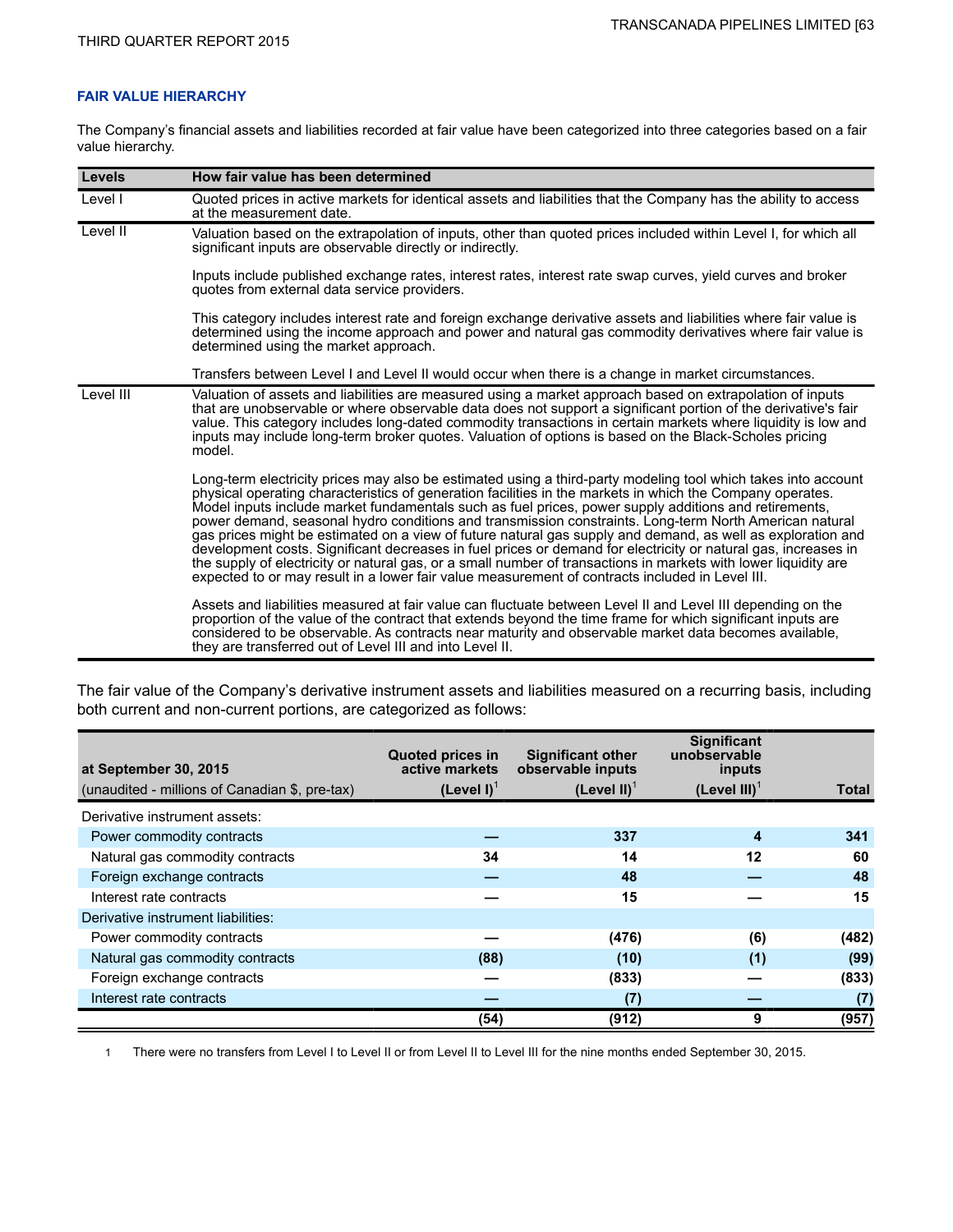The fair value of the Company's assets and liabilities measured on a recurring basis, including both current and non-current portions for 2014, are categorized as follows:

| at December 31, 2014                           | <b>Quoted prices in</b><br>active markets | <b>Significant other</b><br>observable inputs | <b>Significant</b><br>unobservable<br>inputs |       |
|------------------------------------------------|-------------------------------------------|-----------------------------------------------|----------------------------------------------|-------|
| (unaudited - millions of Canadian \$, pre-tax) | $(Level I)^T$                             | (Level II) $1$                                | (Level $III$ ) <sup>1</sup>                  | Total |
| Derivative instrument assets:                  |                                           |                                               |                                              |       |
| Power commodity contracts                      |                                           | 417                                           | 2                                            | 419   |
| Natural gas commodity contracts                | 40                                        | 24                                            | 5                                            | 69    |
| Foreign exchange contracts                     |                                           |                                               |                                              |       |
| Interest rate contracts                        |                                           |                                               |                                              |       |
| Derivative instrument liabilities:             |                                           |                                               |                                              |       |
| Power commodity contracts                      |                                           | (551)                                         | (3)                                          | (554) |
| Natural gas commodity contracts                | (86)                                      | (17)                                          |                                              | (103) |
| Foreign exchange contracts                     |                                           | (497)                                         |                                              | (497) |
| Interest rate contracts                        |                                           | (6)                                           |                                              | (6)   |
|                                                | (46)                                      | (616)                                         | 4                                            | (658) |

1 There were no transfers from Level I to Level II or from Level II to Level III for the year ended December 31, 2014.

The following table presents the net change in fair value of derivative assets and liabilities classified as Level III of the fair value hierarchy:

|                                                | three months ended<br>September 30 |      | nine months ended<br>September 30 |      |
|------------------------------------------------|------------------------------------|------|-----------------------------------|------|
| (unaudited - millions of Canadian \$, pre-tax) | 2015                               | 2014 | 2015                              | 2014 |
| Balance at beginning of period                 | 11                                 | (1   |                                   |      |
| Transfers out of Level III                     |                                    |      |                                   | (1)  |
| Total (losses)/gains included in net income    | (2)                                | າ    |                                   |      |
| Sales                                          | (1)                                |      |                                   |      |
| Total gains included in OCI                    |                                    |      |                                   |      |
| Balance at end of period <sup>1</sup>          |                                    |      |                                   |      |

1 For the three and nine months ended September 30, 2015, energy revenues include unrealized losses of \$2 million and gains of \$6 million attributed to derivatives in the Level III category that were still held at September 30, 2015 (2014 - gains of \$2 million and nil).

A 10 per cent increase or decrease in commodity prices, with all other variables held constant, would result in a \$2 million increase or decrease in the fair value of outstanding derivative instruments included in Level III as at September 30, 2015.

## 11. Sale of GTN Pipeline to TC PipeLines, LP

On April 1, 2015, TCPL completed the sale of its remaining 30 per cent interest in Gas Transmission Northwest (GTN) to TC PipeLines, LP for an aggregate purchase price of US\$446 million plus a purchase price adjustment of US\$11 million. Proceeds for the US\$457 million sale were comprised of US\$264 million in cash, the assumption of US\$98 million in proportional GTN debt and US\$95 million of new Class B units of TC PipeLines, LP.

## 12. Contingencies and guarantees

TCPL and its subsidiaries are subject to various legal proceedings, arbitrations and actions arising in the normal course of business. While the final outcome of such legal proceedings and actions cannot be predicted with certainty, it is the opinion of management that the resolution of such proceedings and actions will not have a material impact on the Company's consolidated financial position or results of operations.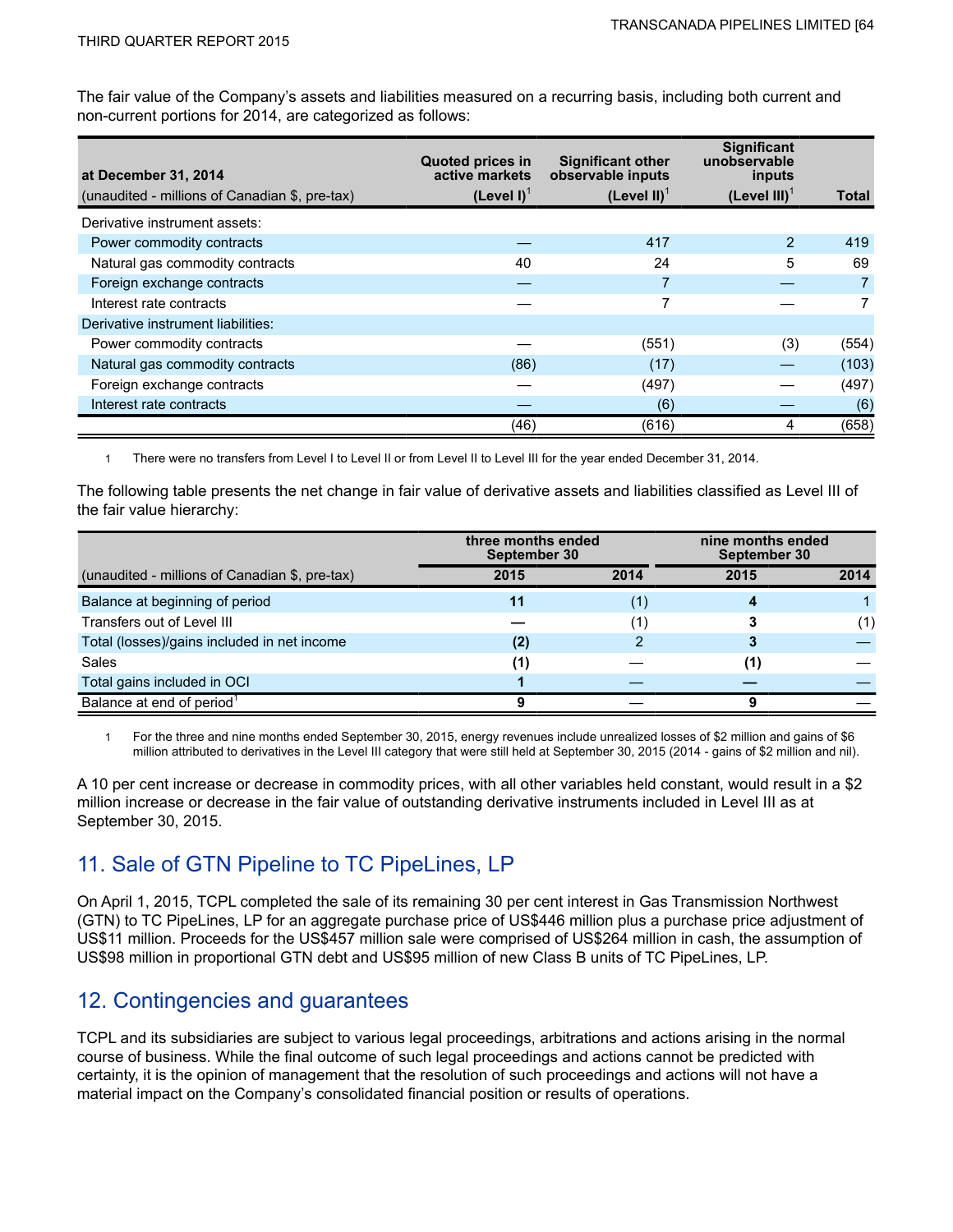### **GUARANTEES**

TCPL and its joint venture partner on Bruce Power, BPC Generation Infrastructure Trust (BPC), have each severally guaranteed certain contingent financial obligations of Bruce B related to a lease agreement and contractor and supplier services. In addition, TCPL and BPC have each severally guaranteed one-half of certain contingent financial obligations of Bruce A related to a sublease agreement and certain other financial obligations. The Company's exposure under certain of these guarantees is unlimited.

In addition to the guarantees for Bruce Power, the Company and its partners in certain other jointly owned entities have either (i) jointly and severally, (ii) jointly or (iii) severally guaranteed the financial performance of these entities related primarily to delivery of natural gas, PPA payments and the payment of liabilities. For certain of these entities, any payments made by TCPL under these guarantees in excess of its ownership interest are to be reimbursed by its partners.

The carrying value of these guarantees has been included in other long-term liabilities. Information regarding the Company's guarantees is as follows:

|                                       |                     | at September 30, 2015        |                   | at December 31, 2014         |                   |
|---------------------------------------|---------------------|------------------------------|-------------------|------------------------------|-------------------|
| (unaudited - millions of Canadian \$) | Term                | <b>Potential</b><br>exposure | Carrying<br>value | <b>Potential</b><br>exposure | Carrying<br>value |
| <b>Bruce Power</b>                    | ranging to $2019^2$ | 529                          |                   | 634                          | 6                 |
| Other jointly owned entities          | ranging to 2040     | 140                          | 20                | 104                          | 14                |
|                                       |                     | 669                          | 25                | 738                          | 20                |

1 TCPL's share of the potential estimated current or contingent exposure.

2 Except for one guarantee with no termination date.

## 13. Restructuring costs

During 2015, TCPL commenced a business restructuring and transformation initiative to reduce overall costs and maximize the effectiveness and efficiency of its existing operations. At September 30, 2015, TCPL had incurred \$36 million before tax, mainly related to severance costs, of which \$20 million before tax was included in plant operating costs and other on the income statement, \$8 million was capitalized to projects impacted by the restructuring and \$8 million is recoverable through regulatory and tolling structures. The total restructuring charges will be determined once the scope of the expected changes is known, which is anticipated to occur in fourth quarter 2015. The Company expects further restructuring initiatives to be undertaken in fourth quarter 2015 and to continue into 2016.

## 14. Related Party Transactions

|                                       |                                | 2015                               |                                          | 2014                              |                                          |
|---------------------------------------|--------------------------------|------------------------------------|------------------------------------------|-----------------------------------|------------------------------------------|
| (unaudited - millions of Canadian \$) | <b>Maturity</b><br><b>Date</b> | <b>Outstanding</b><br>September 30 | <b>Effective</b><br><b>Interest Rate</b> | <b>Outstanding</b><br>December 31 | <b>Effective</b><br><b>Interest Rate</b> |
| Discount Notes <sup>1</sup>           | 2015                           | 2.372                              | 0.8%                                     | 2,597                             | 1.3%                                     |
| Credit Facility <sup>2</sup>          |                                | 59                                 | 2.7%                                     | 245                               | 3.0%                                     |
|                                       |                                | 2.431                              |                                          | 2.842                             |                                          |

The following amounts are included in due from affiliates:

1 Issued to TransCanada. Interest on the discount notes is equivalent to current commercial paper rates.

2 Issued to TransCanada. This facility is repayable on demand and bears interest at the Royal Bank of Canada prime rate per annum.